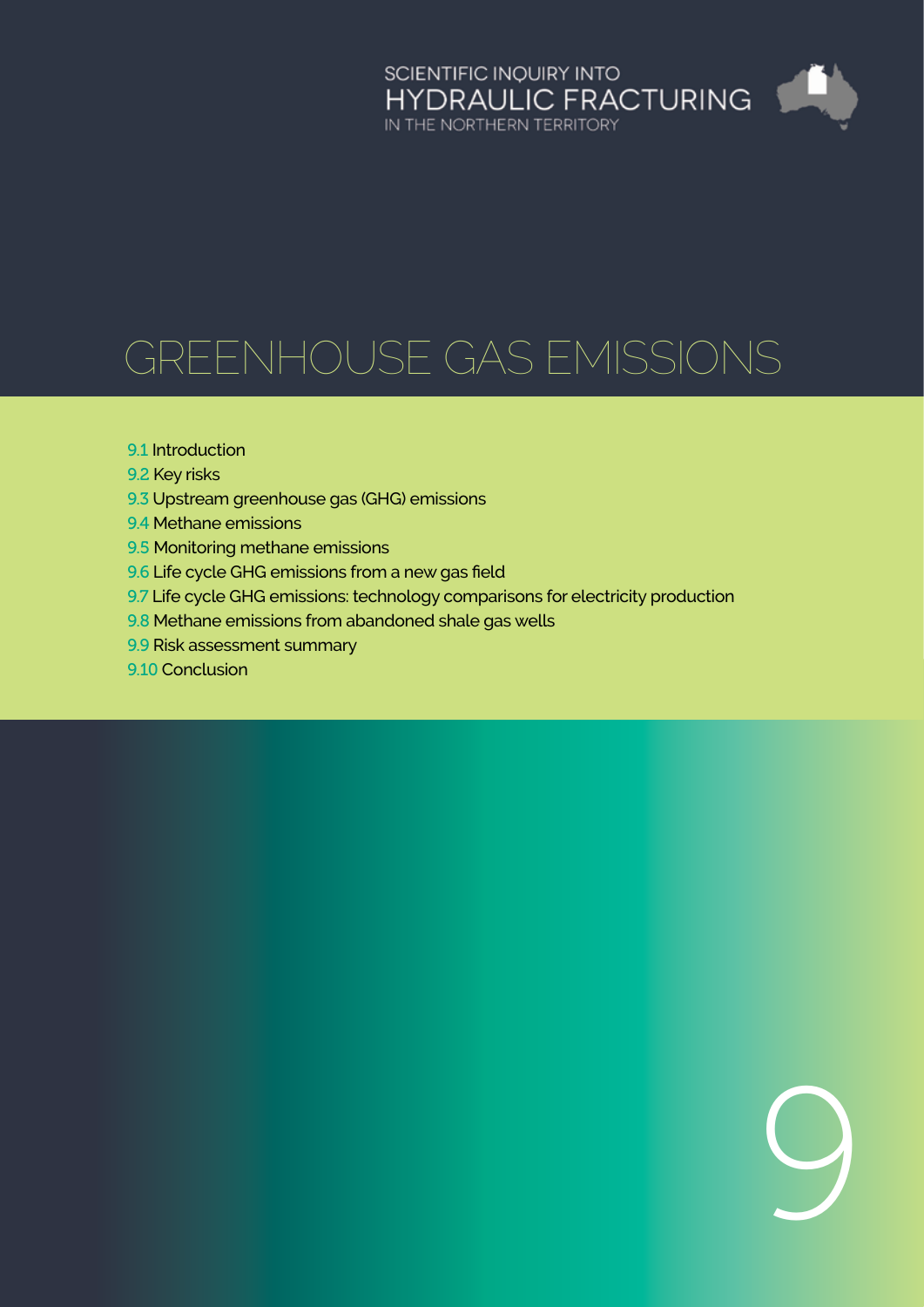# <span id="page-1-0"></span>9.1 Introduction

The extraction and subsequent use, namely, the life cycle, $1$  of shale gas results in the emission of greenhouse gases (**GHG**) such as methane (**CH4**) and carbon dioxide (**CO2**). Concern has been raised that these emissions will add to climate change.

#### 9.1.1 **Shale gas**

Shale gas is a form of natural gas and is an important source of energy in the Australian energy market. Natural gas ranks third (24%) in terms of domestic energy consumption after oil and coal, and second (16%) in terms of national energy production after black coal. In 2014-2015, natural gas production in Australia rose by 5%, underpinned by an increased CSG production.<sup>2</sup> While recognising the importance of natural gas as a source of energy, it is nevertheless a fossil fuel and during its life cycle (extraction and use) will contribute to global warming through the emission of GHG such as methane  $CH<sub>4</sub>$  and  $CO<sub>2</sub>$ .

Natural gas is primarily composed of methane,<sup>3</sup> but it also contains ethane, propane and heavier hydrocarbons, carbon dioxide and small amounts of nitrogen, hydrogen sulfide and trace amounts of water. Natural gas is also a source of fugitive emissions, which is the intentional and unintentional release of GHG (including  $CH<sub>4</sub>$  and  $CO<sub>2</sub>$ ) during the production, processing, transport, storage, transmission, and distribution phases of the life cycle. Energy is also required for the production, processing and movement of natural gas and this energy use results in the liberation of further GHG and particulates. Carbon dioxide is emitted when natural gas is burned. For example, when gas is used to generate electricity, heat, or steam. Carbon dioxide is also vented, sometimes in large quantities, in the natural gas production process when raw natural gas is treated and carbon dioxide is removed to ensure that the gas meets pipeline specifications.<sup>4</sup>

#### 9.1.2 **Greenhouse gases**

From a review of GHG and  $CH<sub>4</sub>$  emissions (presented below), the key findings are:

- global atmospheric concentrations of the major long-lived greenhouse gases continue to rise. For example, since pre-industrial times, the global mean CO<sub>2</sub> level has risen 42% to 399 ppm and methane concentration has risen 154% to 1.8 ppm;<sup>5</sup>
- total annual global anthropogenic GHG emissions comprises 76% carbon dioxide and 16% methane emissions (the balance is nitrous oxide and fluorinated gases);
- only a small proportion of annual methane emissions from all sources (natural and anthropogenic) remain in the atmosphere and contribute to the annual warming effect; and
- annual fugitive methane emissions from natural gas production are about 0.2% of the annual anthropogenic greenhouse warming effect of carbon dioxide (based on data over the past decade).

GHG warm the planet by absorbing energy and slowing the rate at which the energy escapes to space. They act like an insulating blanket for the Earth.<sup>6</sup> Different GHG can have different effects on the Earth's warming. Two key ways in which these GHG differ from each other are their ability to absorb energy and how long they stay in the atmosphere. The Global Warming Potential (**GWP**) parameter was developed to compare the global warming impacts of different gases. Specifically, it is a measure of how much energy the emissions of a unit mass of a gas will absorb over a given period of time, relative to the emissions of unit mass of  $CO<sub>2</sub>$ .

<sup>1</sup> The life cycle of gas has two stages. Firstly, the upstream stage, which comprises natural gas production, processing, transmission, and delivery, and secondly, the downstream stage of the energy conversion phase of natural gas for commercial or industrial or domestic purposes.

<sup>2</sup> Department of Industry, Innovation and Science 2016b, pp 7, 16.

<sup>3</sup> Methane is a colourless, odourless gas that is lighter than air and is non-toxic. As a gas, it is flammable over a range of concentrations (5.4 - 17%) in air at standard pressure.

<sup>4</sup> Climate Council 2017, p 10.

<sup>5</sup> Parts per million.

<sup>6</sup> US EPA GWP.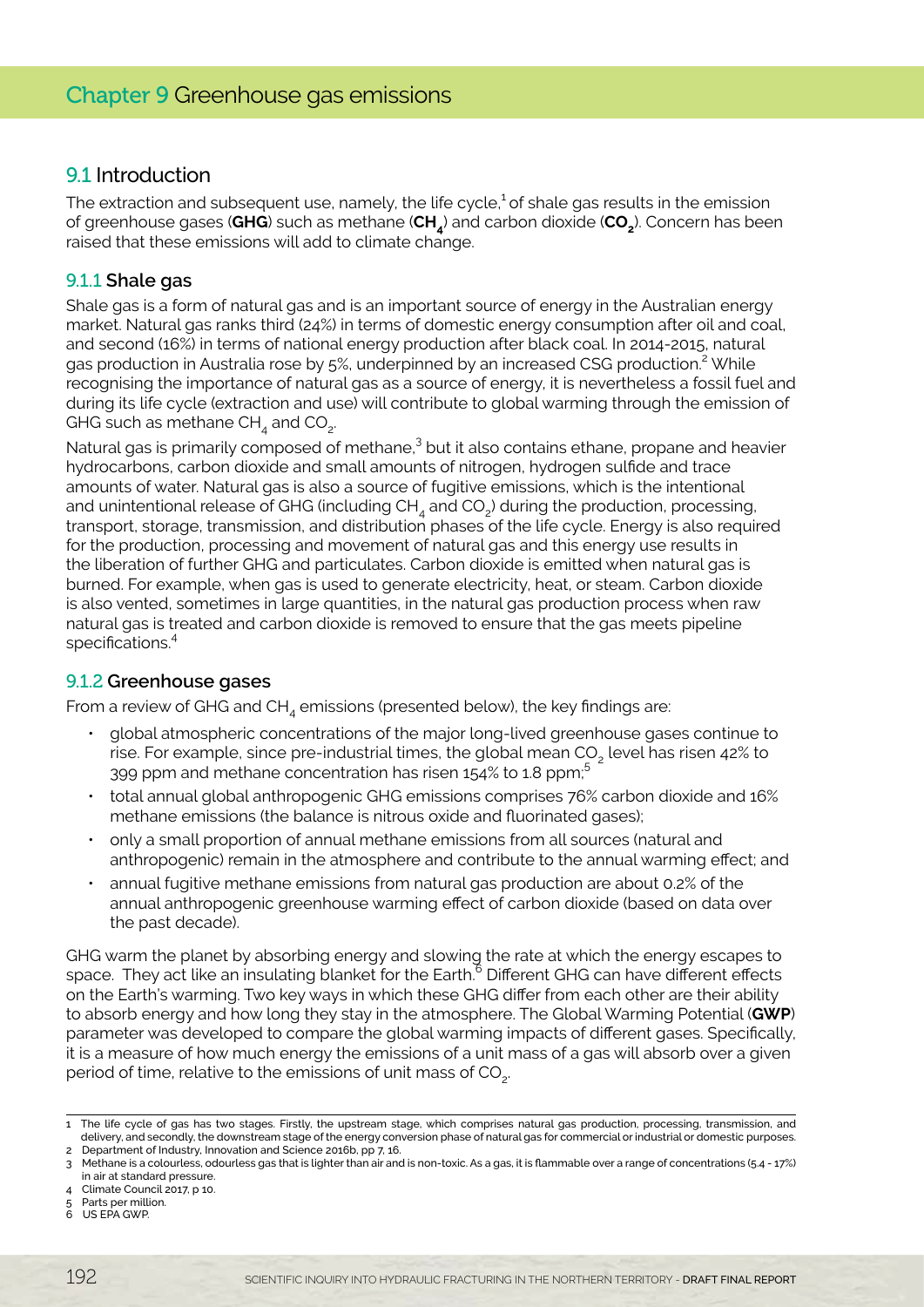Global atmospheric concentrations of the major long-lived greenhouse gases, CO<sub>2</sub>, CH<sub>4</sub>, nitrous oxide (**N2O**) and a group of synthetic greenhouse gases (such as perfluorocarbons, hydrofluorocarbons and sulphur hexafluoride), continue to rise.<sup>7</sup> For example, the global mean CO $_{\rm 2}$  level in 2015 was 399 ppm, $^8$  a 44% increase from around the year 1750, and is likely to be the highest level in at least the past two million years. The impact of all GHG in the atmosphere combined can be expressed as an 'equivalent CO<sub>2</sub>' (CO<sub>2</sub>e) atmospheric concentration, which reached 487 ppm in 2015. Analysis of the different types (or isotopes) of carbon in atmospheric CO2 shows that the additional CO<sub>2</sub> since 1750 in the atmosphere results from human activities, predominantly the burning of fossil fuels.<sup>9</sup>

Between 1750 and 2011, cumulative anthropogenic CO<sub>2</sub> emissions to the atmosphere were approximately 2040 Gt CO<sub>2</sub>. About 40% of these emissions have remained in the atmosphere; the rest were removed from the atmosphere and stored on land (in plants and soils) and in the ocean. Anthropogenic greenhouse gas emissions, together with other anthropogenic drivers, are extremely likely to have been the dominant cause of the observed warming since the mid-20th century. Anthropogenic GHG emissions in 2010 reached 49  $\pm$  4.5 Gt CO<sub>2</sub>e/y. The total annual global anthropogenic GHG emissions comprise 76% carbon dioxide and 16% methane emissions (the balance is  $N<sub>2</sub>O$  and fluorinated gases).<sup>10</sup>

Total emissions for Australia for the year to December 2016 (including land use, land use change and forestry of 1.2 Mt CO<sub>2</sub>e) are estimated to be 543.3 Mt CO<sub>2</sub>e. This figure is 2.0% below emissions in 2000 and 10.2% below emissions in 2005. For the year to December 2016, emissions increased 1.4% on the previous year. The electricity sector is the largest contributor (35%) to Australia's GHG emissions, followed by stationary energy (18%), transport (17%), agriculture (13%), fugitive emissions (9%), and industrial processes and product use (6%).<sup>11</sup>

#### 9.1.3 **Global methane**

Since pre-industrial times,  $CH<sub>4</sub>$  concentration has risen 154% to 1.8 ppm.<sup>12</sup> Further, in the past two decades the rate of increase of methane emissions has decreased relative to rate of increase in  $CO<sub>2</sub>$  emissions. It is estimated that CH<sub>4</sub> has accounted for about 21% of the cumulative man-made global greenhouse effect since the pre-industrial era (1750).<sup>13</sup> Methane emissions comprise natural sources (wetlands and other sources) and anthropogenic sources (agriculture, biomass burning and fossil fuels). The total sources of methane emissions are approximately 558 Mt/y, with natural sources comprising approximately 41% and anthropogenic sources approximately 59% of this total. Fugitive emissions from fossil fuels comprise 19% of the total methane emissions (105 Mt/y).<sup>14</sup> From this data on methane sources and sinks over the decade 2003 - 2012, it has been estimated that the net growth of methane emissions is approximately 10 million tonnes in the atmosphere every year.<sup>15</sup> On a simple mass basis (and allowing for methane's higher global warming effect, GWP = 36), methane's estimated climate effect is 2.3% of the annual added anthropogenic carbon dioxide greenhouse effect over the decade.<sup>16</sup> Assuming fugitive emissions from natural gas are one third of the emissions from fossil fuels globally (namely 35 Mt/y), on a proportional basis, the annual fugitive methane emissions from natural gas production are about  $0.2\%$ <sup>17</sup> of the annual anthropogenic greenhouse warming effect of carbon dioxide. While methane is a significant contributor to global warming from pre-industrial times,

- 9 BoM GHG levels.
- 10 IPCC AR5 2014, pp 4 5.

12 Blasing 2016.

17 (=2.3%x0.19x0.33).

<sup>7</sup> BoM GHG levels.

<sup>8</sup> BoM GHG levels.

<sup>11</sup> Department of the Environment and Energy 2017f, p 9 ff.

<sup>13</sup> This is based on the relative radiative forcing contribution from methane of 0.48 W/m<sup>2</sup> to the net anthropogenic radiative forcing function of 2.29 W/m<sup>2</sup> (IPCC WG | 2013, p 698).

<sup>14</sup> Saunois et al. 2016. 15 Saunois et al. 2016.

<sup>16</sup> The atmospheric CO2 growth caused by anthropogenic activities, averaged globally for the decade 2004-13, is 15.8 Gt CO2/y (see http://www.globalcarbonproject.org/carbonbudget/archive.htm for 2014).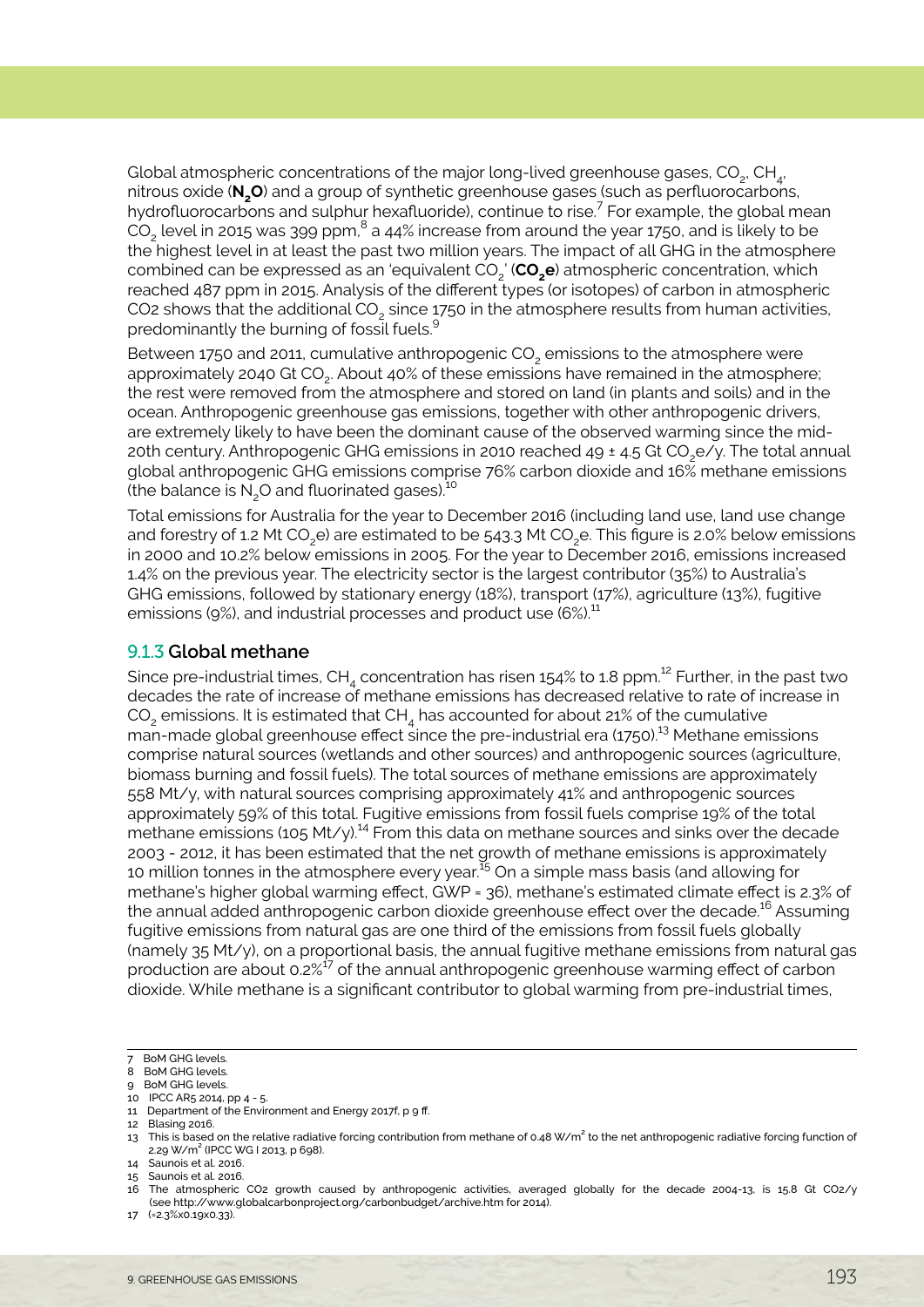fugitive emissions from natural gas production in recent years represent a very small contribution to the current annual anthropogenic greenhouse effect. New production technologies, such as unconventional gas production, will, however, require ongoing vigilance to ensure that the potential climate benefit of gas is not lost due to fugitive methane emissions.

# 9.1.4 **Global climate change**

During each of the last three decades, the climate has been successively warmer at the Earth's surface than any preceding decade since 1850. For example, 2016 was the hottest year on record globally for the third year in a row, and all of the world's 10 warmest years have occurred since 1998.<sup>18</sup> The globally averaged combined land and ocean surface temperature data show a warming of 0.85°C over the period 1880 to 2012.<sup>19</sup> Ocean warming dominates the increase in energy stored in the climate system, accounting for more than 90% of the energy accumulated between 1971 and 2010. $^{20}$ 

There is evidence of observed climate change impacts in many regions. Changing precipitation or melting snow and ice are altering hydrological systems, affecting water resources in terms of quantity and quality. Many terrestrial, freshwater and marine species have shifted their geographic ranges, their seasonal activities, their migration patterns, their abundances, and their species interactions in response to ongoing climate change. Changes in many extreme weather and climate events have been observed since around 1950.

Model results show that limiting total human-induced warming to less than 2°C relative to the period 1861-1880 would require cumulative CO2 emissions from all anthropogenic sources since 1870 to remain below about 2900 Gt CO<sub>2</sub> by 2100<sup>21</sup> (and total annual CO<sub>2</sub> emissions will need to be approximately zero before then). About 1900 Gt CO<sub>2</sub> had already been emitted by 2011. However, concern has been expressed at the current GHG trajectory. As noted in a submission.<sup>22</sup> the Director of the Fenner School of Environment and Society at the Australian National University indicated that, *"both observed temperature and sea-level rise are tracking at or near the top of the envelope of model projections".*

GHG emissions are known to be the major contributors to climate change. In 2015, Australia signed the agreement negotiated at the UNFCCC Paris Climate Conference (**COP21**). The Paris Agreement's central aim is to *"strengthen the global response to the threat of climate change by keeping a global temperature rise this century well below 2 degrees Celsius above pre-industrial levels and to pursue efforts to limit the temperature increase even further to 1.5 degrees Celsius".*<sup>23</sup> As part of the Paris 2015 Agreement, the Australian Government committed to reduce greenhouse gas emissions to 26 - 28% below 2005 levels by 2030. This will be a challenging task. The Australian emissions are projected to be 592 Mt  $CO_2e^{24}$  in 2030, which will require a reduction of 990 Mt CO<sub>2</sub>e to 1055 Mt CO<sub>2</sub>e in cumulative emissions between 2021 and 2030.<sup>25</sup>

The United Nations Framework Convention on Climate Change (**UNFCCC**) recommends that for methane a 100-year GWP value of 25 be adopted based on the Fourth Assessment Report from the IPCC.<sup>26</sup> The IPCC Fifth Assessment Report<sup>27</sup> indicates that over a short period such as 20 years, the GWP of methane is much higher, namely, between 84 and 86. It is usually more common to use a 100-year time frame and the IPCC Fifth Assessment Report indicates that in this case, the GWP is between 28 and 36. In this Chapter, a GWP of 36 is used for a 100-year timeframe and GWP of 86 is used for a 20-year timeframe, unless otherwise stated. Therefore, if 1 gram of methane is emitted, and for a 100-year timeframe with a GWP of 36, the equivalent emission is calculated as  $36$  g CO<sub>2</sub>e.

- 22 Climate Action Darwin submission 446, p 1.
- 23 http://unfccc.int/paris\_agreement/items/9485.php. 24 Mt CO<sub>2</sub>e = million tonne of CO<sub>2</sub> equivalents.
- 25 Department of the Environment and Energy 2016a, p iii.
- 26 https://www.ipcc.ch/publications\_and\_data/ar4/wg1/en/ch2s2-10-2.html.
- 27 IPCC WG I 2013, p 714.

<sup>18</sup>  Climate Council submission 458, p 3.

<sup>19</sup>  IPCC AR 5 2014, p 2.

<sup>20</sup>  IPCC AR5 2014, p 4.

<sup>21</sup>  IPCC AR 5 2014, p 10.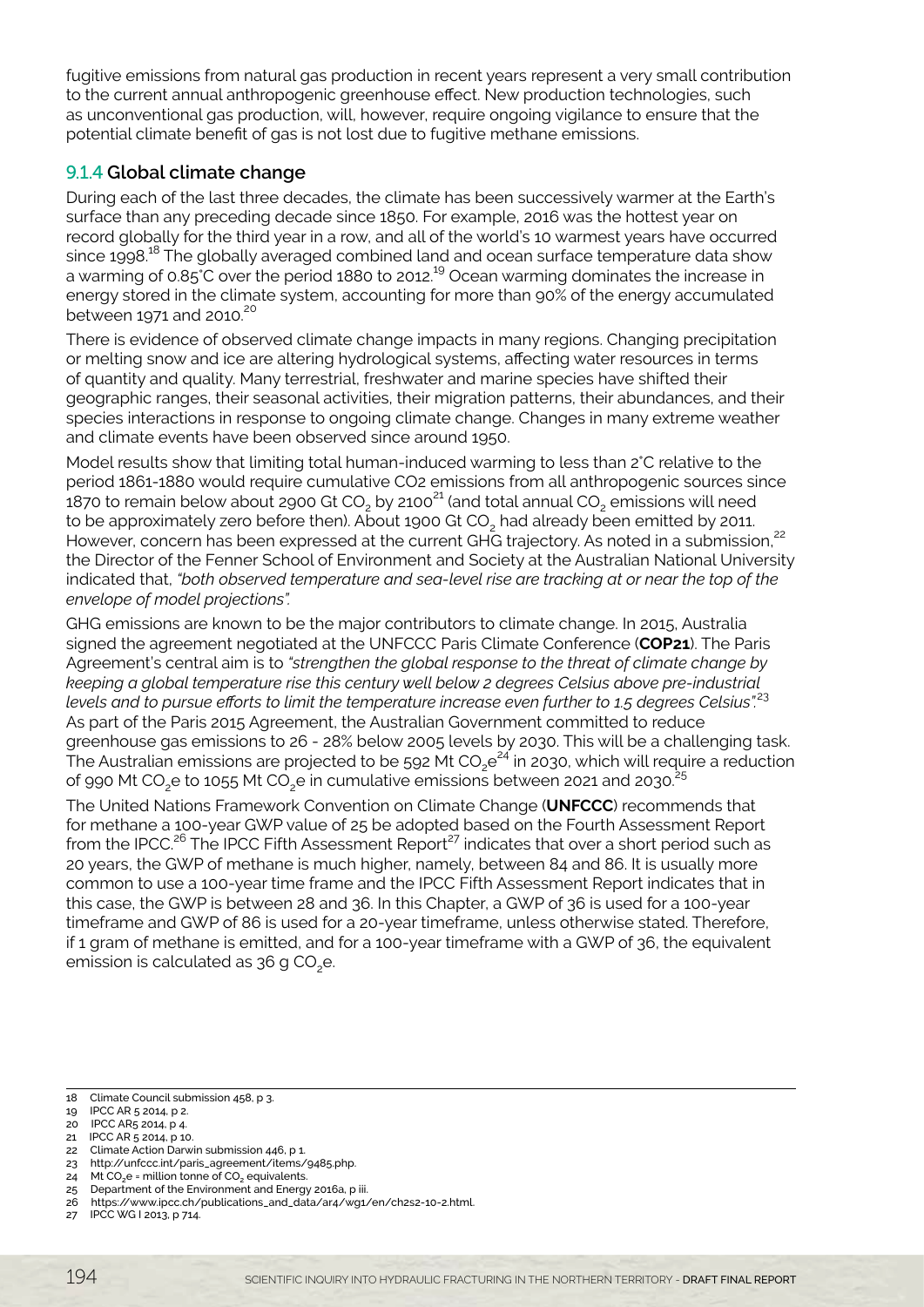# <span id="page-4-0"></span>9.2 Key risks

In response to the risks identified in the Issues Paper and those raised during the community consultations and hearings, the Panel has examined:

- GHG emissions that are attributable to both methane and carbon dioxide;
- the two key stages associated with the extraction and use of natural gas: first, the upstream stage that comprises natural gas production, processing, transmission and delivery; and second, the combined upstream and downstream stage of natural gas, which is commonly referred to as the 'full life cycle'. The downstream stage represents the energy conversion phase of natural gas for commercial, industrial or domestic purposes; and
- estimates of the quantity of these emissions from any new shale gas field in the NT and the consequential impact on to global climate change.

The Panel has reviewed the scientific literature on the levels of GHG emissions, including methane, from shale gas operations. This information has been used to derive expected emission levels and to assess how lower levels of emissions can be achieved. This Chapter draws upon data and literature from the US, given the very large shale gas industry in that country, and reference is made to Australian data where relevant. It should be noted that there are differences between the emissions from conventional gas and CSG wells, which are prevalent in Australia, and shale gas wells. In assessing the risks from any onshore shale gas industry in the NT, the Panel has assessed fugitive methane emissions during upstream operations, life cycle GHG emissions, and fugitive methane emissions from decommissioned wells. These assessments were conducted within a risk assessment framework with current levels of mitigation and then conducted with mitigation measures aimed to reduce emissions and to achieve acceptable levels of risk.

# 9.3 Upstream GHG emissions

This Section covers the GHG emissions during the upstream stage, including both carbon dioxide and methane. The key findings are that:

- upstream GHG emissions for a US shale gas field (pre 2012) are typically 15.5 g CO<sub>3</sub>e/MJ of life-time natural gas production, with the methane emission rate being 11.9 g CO<sub>2</sub>e /MJ (or 1.8% of lifetime production) and this represents 77% of the total upstream emissions; and
- the application of available emission reduction technologies can result in typically 23% lower upstream GHG emissions and an overall 31% reduction in methane emissions compared with historical practices for shale gas wells.

The US National Energy Technology Laboratory (**NETL**) has developed a comprehensive model that covers both upstream and downstream stages of natural gas production and both methane emissions and carbon dioxide emissions from energy use.<sup>28</sup> The model shows that for a typical shale gas field in the US, the key contributors to GHG emissions are fugitive emissions from transport and distribution systems (26%), episodic emissions from well completions (21%), and fuel combusted by processing compressors (12%). The results show that episodic or occasional activities in shale gas production such as well completions, workovers and liquids unloading<sup>29</sup> can be a large contributor (typically 25%) to total GHG emissions.<sup>30</sup> The total upstream emissions were 15.5 g CO<sub>2</sub>e/MJ (90% confidence interval (CI) of 14 -18 g CO<sub>2</sub>e /MJ)<sup>31</sup> for a representative US shale gas field (the Appalachian field), using historical data before the introduction of reduced emissions completion regulations and strategies (see **Figure 9.1**). Methane accounted for 11.9 g CO<sub>2</sub>e /MJ of these emissions, which is equivalent to a methane emission rate of 1.8% of the natural gas production, and they represent 77% of the total upstream emissions.

The implementation of new technologies and adoption of new practices will change the environmental burden of natural gas systems. For example, the US EPA introduced New Source

<sup>28</sup> Skone et al. 2016; Littlefield et al. 2017.

<sup>29</sup> A majority of gas wells (conventional and unconventional) must perform liquids unloading to enhance gas recovery; this becomes more likely as the age of the well increases. While several technologies can remove liquids from wells, plunger lifts are the most common, but their efficiency varies greatly depending on whether the gas is vented or recovered.

<sup>30</sup> Skone et al. 2016, Table C-2.

<sup>31</sup> The estimates of Skone, et. al. 2016 include consideration of approximately 25 different GHGs, including carbon dioxide, methane, butane, propane, nitrogen oxides and sulphur dioxide. The results are dominated by carbon dioxide and methane.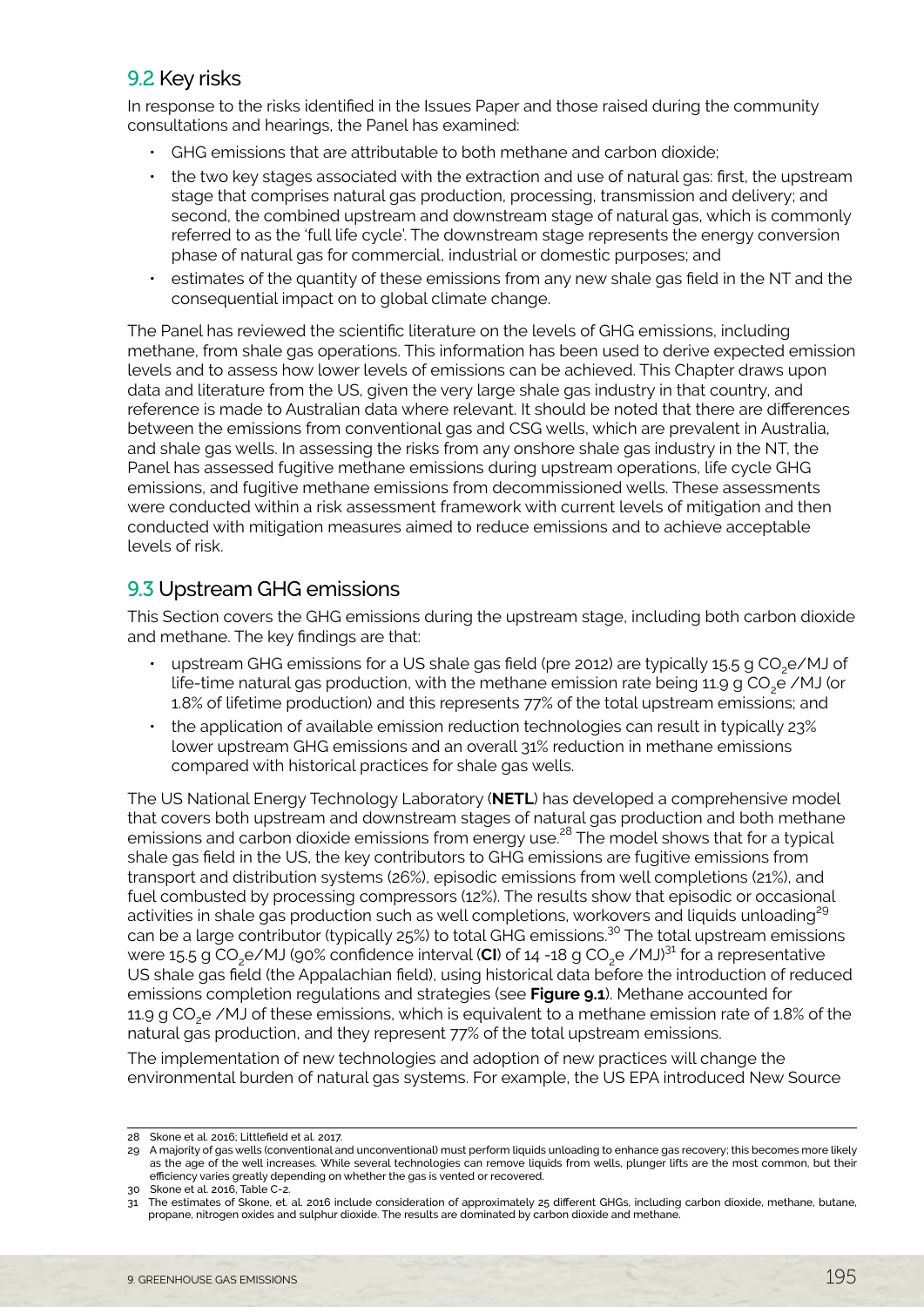Performance Standards (**NSPS**) rules in 2012 and 2016 that mandate reduced emissions during well completions and workovers and from production and processing equipment.<sup>32</sup> Consistent with these changes, the NETL conducted an evaluation of the next evolution of shale gas wells in the Appalachian field by adjusting the model parameters to reflect likely emission reduction technologies, for example, liquids unloading (100% use of plunger lifts compared with 55% previously), preferred practices such as increased flaring activity for well completions (100% compared with 43 - 51% previously), and higher well estimated ultimate recoveries (**EURs**). This modelled well scenario produced GHG emissions of 12 g CO<sub>3</sub>e/MJ, which are 23% lower than historical practices, and with a methane emission rate of 1.25 $\%$  on a mass basis.<sup>33</sup> All emission reductions occurred at the extraction or production stage and were associated with methane reductions.

**Figure 9.1:** Upstream cradle-to-gate GHG emissions for gas from an Appalachian shale gas field based on a methane GWP = 36. Source: Skone et al.<sup>34</sup>



<sup>32</sup> US EPA in 2012 published air pollution standards for VOCs and hazardous air pollutants, including sulphur dioxide from the oil and natural gas sector. These rules were designed to improve air quality and had the correlative benefit of reducing methane emissions. These rules required companies to reduce emissions from hydraulically fractured and re-fractured gas wells by employing reduced emissions completions; controlling emissions from storage vessels by 95%; using low or no bleed pneumatic controllers in the production segment; using no bleed controllers at gas plants; replacing reciprocating compressor seals on a regular basis; reducing wet seal centrifugal compressor emissions by 95%; and implementing more stringent leak detection and repair programs at gas plants (US EPA 2012); In 2016 the US EPA published additional NSPS that covered methane, VOCs and hazardous air pollutants. This included leak detection and repair programs at well sites; gathering and boosting stations and compressor stations; control of emissions from pneumatic pumps at well sites and gas processing plants; and control of emissions from compressors at compressor stations used for transmission and distribution (US EPA 2016).

33 Skone et al. 2016.

Skone et al. 2016, Figure 4-2, p 62.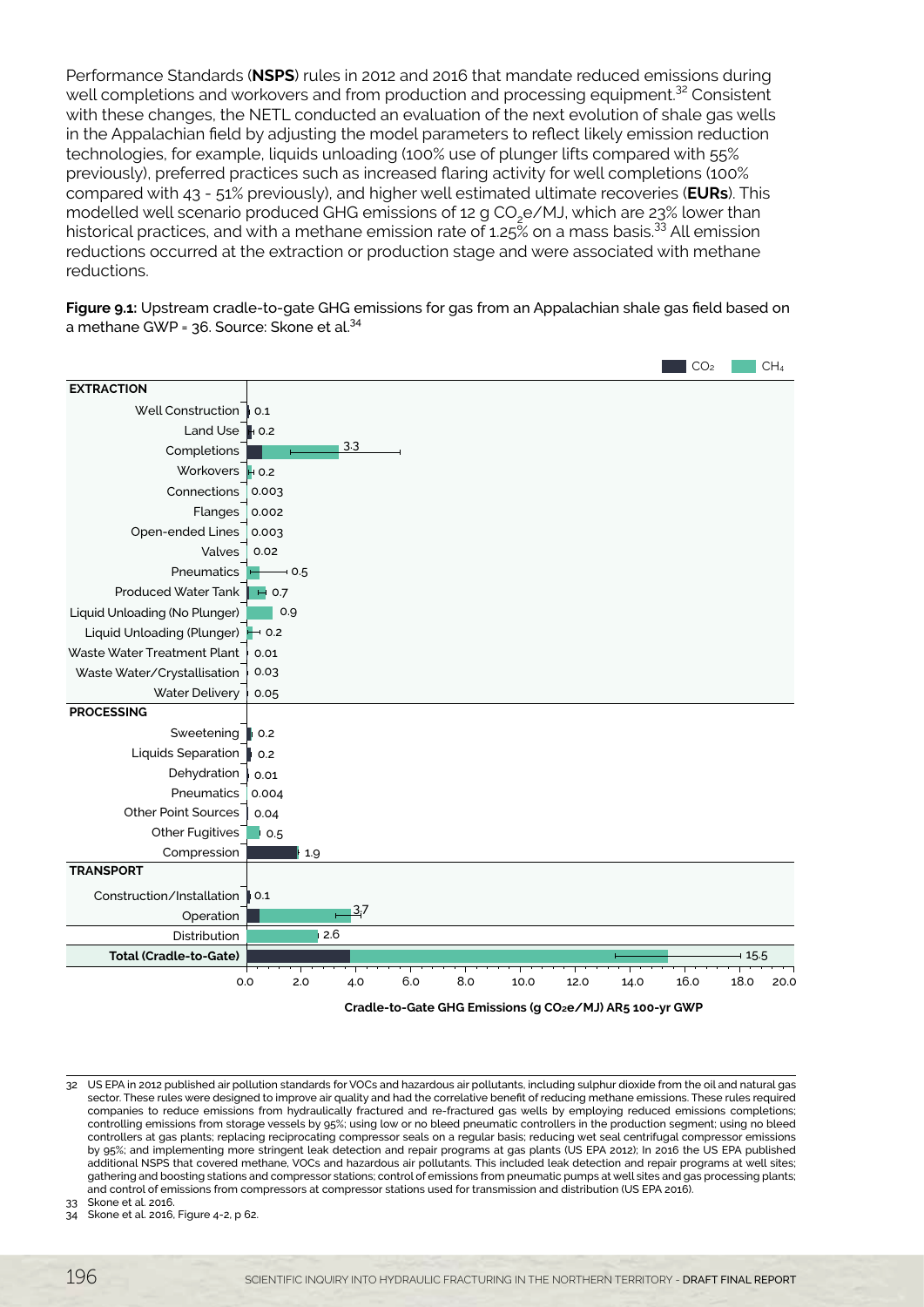<span id="page-6-0"></span>Variability between natural gas sources can lead to substantial differences in emissions. Conditions that lead to increased emissions are shale gas wells that have a low average EUR and those that do not capture or flare the gas emitted during well completions. Under these circumstances, the average upstream emission rate can be significantly (72%) higher.

# 9.4 Methane emissions

As noted in the previous sections, methane emissions are the major contributor to upstream GHG emissions from shale gas operations.<sup>35</sup> The key findings identified by the Panel in this Section are that:

- over recent years upstream methane emissions have been consistently reduced, so that current inventory estimates for Australia are 0.48 - 0.62% and for the US 1.25%. These values underestimate field based measurements, which range from 1.6 - 1.9%. Further research is required to better understand the differences between these inventory and field based estimates;
- emissions that are released during the shale gas exploration stage, such as venting during flowback, can be significant and they must be minimised;
- a large proportion of fugitive emissions come from a small number of high-emitting sources, but they also present opportunities for mitigation by applying industry best practices;
- methane emissions from a new gas field in the NT (365 PJ/y) would be similar to the methane emissions from the enteric fermentation of livestock in the NT, and greater than the emissions from waste;
- fugitive methane emissions from a new onshore shale gas field in the NT (365 PJ/y) are estimated to be worth \$72 million per year, indicating that there are environmental benefits and economic incentives for gas companies to reduce methane emissions;
- fugitive emissions from natural gas production in the NT are expected to be about 3% of Australia's Inventory methane emissions and 0.04% of the global anthropogenic methane emissions, so the consequential effect of fugitive methane emissions from any new shale gas field in the NT will be low; and
- the Panel has assessed the risk of upstream fugitive methane emissions from a new shale gas industry in the NT, before any further mitigation, to be 'medium'.

#### 9.4.1 **Measured methane levels**

Reviews of the literature<sup>36</sup> have reported methane emissions from natural gas production that vary by several orders of magnitude. For example, the Melbourne Energy Institute (**MEI**) quotes methane emissions ranging from 0.22 to 17% of total methane production.37 The extreme values are bounded at the low end by component-level measurements at the exact point of emission ('bottom up' techniques), and on the high end by continental measurements after atmospheric mixing ('top down' techniques). Both approaches are subject to error. In particular, it is difficult, if not almost impossible, to distinguish between the many sources of emissions when considering the results from 'top-down' investigations. The high figure (17%) is not representative of emissions from gas-field operations. The timeframe of each study is also important. Schwietzke et al.<sup>38</sup> noted that methane emissions from natural gas as a fraction of production have declined from approximately 8% to 2% over the past three decades. In the US, prior to 2012, the mixture of water and gas generated during shale gas well completions was often released directly to the environment (venting), which resulted in very large methane emissions. However, as previously noted, NSPS were introduced by the US EPA and, starting in 2016.<sup>39</sup> have caused emission levels

<sup>35</sup> Skone et al. 2016.

<sup>36</sup> For example, Brandt et al. 2014.

<sup>37</sup> Lafleur et al. 2016.

<sup>38</sup> Schwietzke et al. 2016, p 88.

<sup>39</sup> US EPA 2012. It should be noted that the US EPA has stayed some elements of the NSPS to allow reconsideration after specific objections. These elements include the fugitive emissions requirements for low production sites and well-site pneumatic pump standards (see US EPA 2017).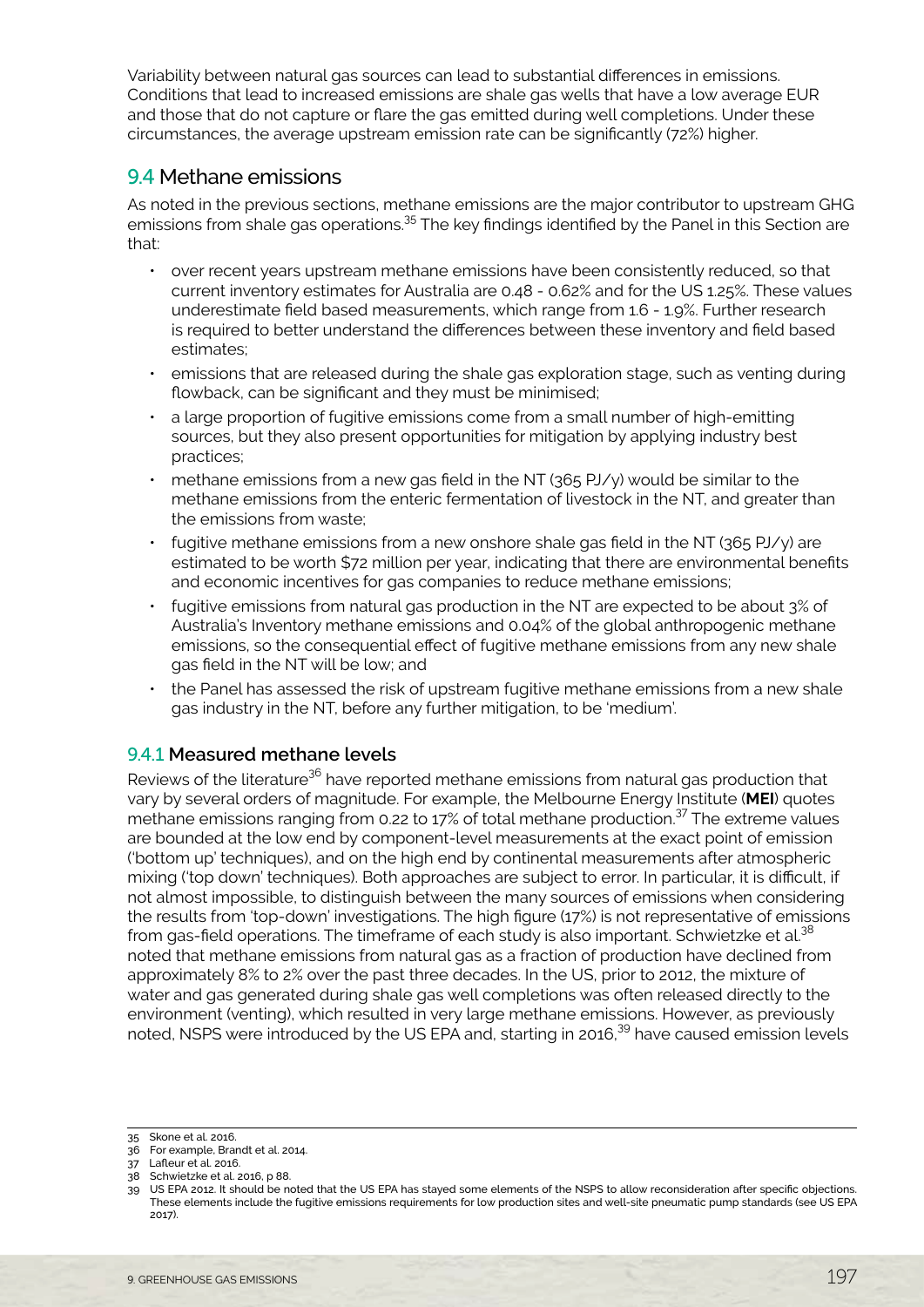to fall by mandating reduced emission completions (RECs).<sup>40</sup> Reductions have also resulted from reduced compressor station emissions, increased use of plastic piping (which has lower fugitive emissions than other pipe materials), and upgrades at metering and regulating stations.<sup>41</sup> The US EPA inventories of methane emissions from US natural gas production show a reduction from 2.27% in 1990 to 1.25% of the dry production volume in 2015 when using a consistent methodology.42 Both Schwietzke et al. and Brandt et al. suggest that the true emissions are 20 to 60% greater than these inventories,43 suggesting a reduction from around 3.4% in 1990 to 1.9% in 2015. As noted previously, global fugitive emissions from natural gas production are estimated to be 35 Mt/y (over the decade 2003 to 2012) and this represents 1.5% of current global natural gas production.<sup>44</sup>

A major recent study also noted that new data sources are necessary to reconcile the differences between bottom-up methods and other quantification approaches.<sup>45</sup> A synthesis of new methane emission data from a recent series of ground-based field measurements<sup>46</sup> was integrated with other data to estimate that 1.7% of methane is emitted (with a 95% CI of 1.3 - 2.2%) between extraction and delivery, across the US natural gas supply chain, including both conventional and unconventional gas wells.<sup>47</sup> The authors noted that using data from basin-wide measurements, the total site-level emissions are higher than the sum of component emissions at production sites. This difference is referred to as 'unassigned' emissions. These emissions are not from a specific emission source, but comprise a small number of production sites with atypically high emission rates, production equipment that requires maintenance, intermittent wellhead maintenance events, or any combination thereof. The authors quantified these unassigned emissions as 0.3% (with a 90% CI of 0.1 - 0.5%) for gas produced for the Barnett Shale region in the US. The inclusion of unassigned emissions makes the bottom-up compilation of emission sources more complete, but it is a source of uncertainty that points to opportunities for further research.

Overall, this most recent study concludes that 19% of all upstream methane emissions fall into this 'unassigned' or 'super emitter' category. The skewed nature of the original data supports the existence of a small share of emission sources that represent a large share of total emissions, and the analysis translates this variability to a national supply chain average. The top three contributors to these emissions are gathering systems, pneumatic controllers, and unassigned emissions. Gathering facilities, a key connection between production and processing, are a significant methane emission source that has been omitted or undercounted in many studies to date.

Air measurements at natural gas production sites indicate that a large proportion of fugitive emissions come from a small number of high-emitting sources. For example, one study measured about 75,000 sources (such as well heads, valves, pipe welds, etc.) within a natural gas production system and found that 58% of emissions came from just 45 possible sources.<sup>48</sup> These few large leaks produce the majority of fugitive emissions, but they also present opportunities for mitigation by applying industry best practices.<sup>49</sup>

#### 9.4.2 **Inventory levels**

Australia reports its GHG emissions, including CO<sub>2</sub> and CH<sub>4</sub>, through the National Greenhouse Gas Inventory<sup>50</sup> using a structure that is consistent with the IPCC Guidelines.<sup>51</sup> Most Australian corporations and facilities<sup>52</sup> are required to report their emissions through the National Greenhouse and Energy Reporting (**NGER**) scheme,53 which provides the methodologies required

- 46 Zavala-Araiza et al. 2015.
- 47 Littlefield et al. 2017.
- 48 Brandt et al. 2014.
- 49 Zavala-Araiza et al. 2017
- 50 Department of the Environment and Energy 2017h.
- 51 IPCC Guidelines 1996.
- 52 Facilities with over 25kt of emissions, or producing more than 100 TJ of energy; corporate groups with over 50 kt of emissions or producing more than 200 TJ of energy.

<sup>40</sup> Reduced emissions completions, also known as reduced flaring completions, is a term used to describe an alternate practice that captures gas produced during well completions and well workovers following hydraulic fracturing. Portable equipment is used to separate the gas from the solids and liquids produced during the high-rate flowback, and produce gas that can be delivered into the gathering pipeline. These assist in reducing methane, volatile organic compounds, and hazardous air pollutant emissions during well clean up and can eliminate or significantly reduce the need for flaring.

<sup>41</sup> Lamb et al. 2015.

<sup>42</sup> US EPA 2017a.

<sup>43</sup> Brandt et al. 2014; Schwietzke et al. 2016. 44 Average global gas production was 2.2 Mt/y from 2003-2012; see BP 2016.

<sup>45</sup> Littlefield et al. 2017.

<sup>53</sup> Department of the Environment and Energy 2017g.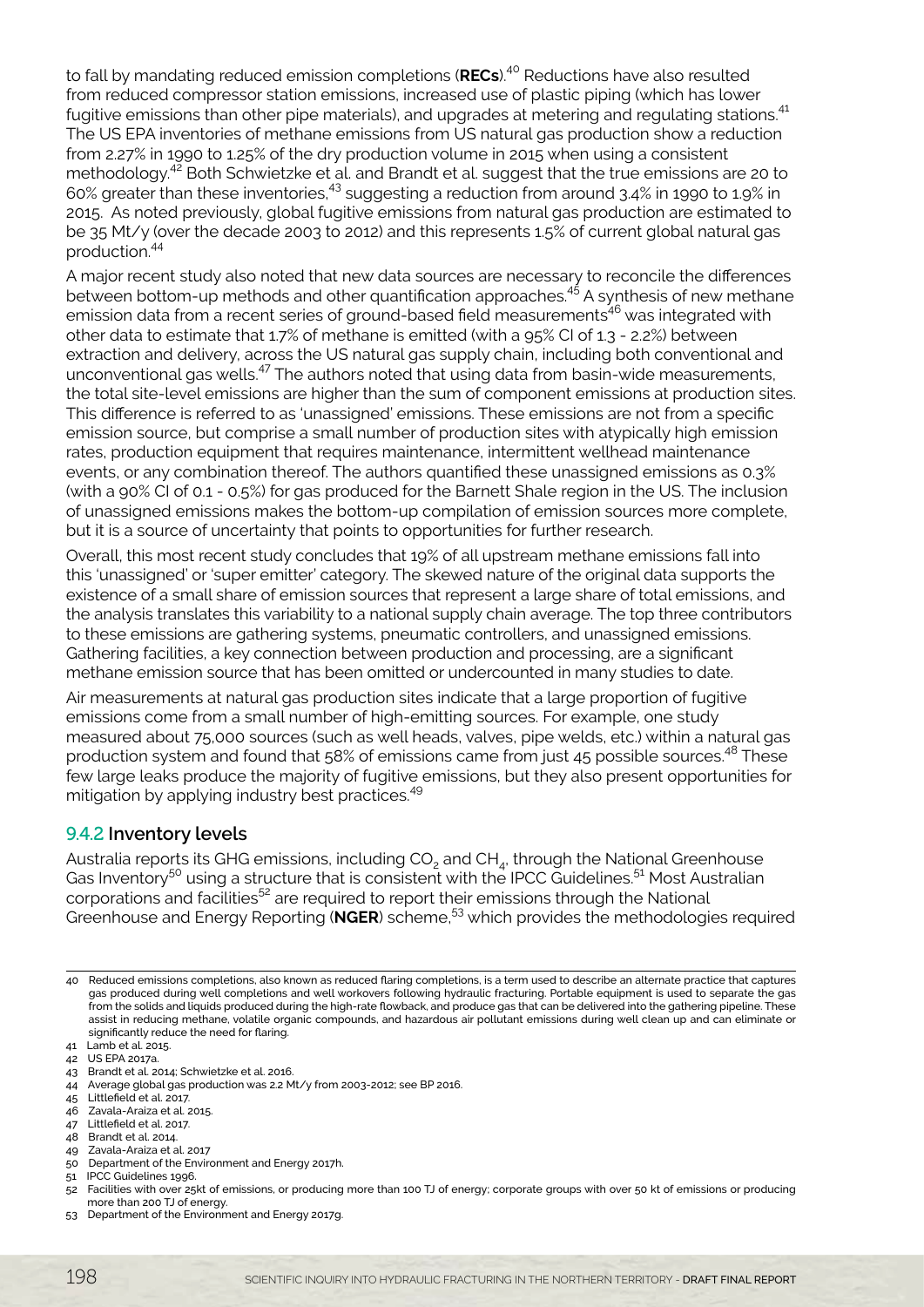for reporting. Similar to the US, the fugitive emissions reported from the oil and gas industry in Australia have declined as a percentage of production since 1990.

In many cases, the emissions reported through the NGER are based upon emission factors rather than direct measurement. In the National Inventory Report (NIR) 2015 published in May 2017,<sup>54</sup> new emission factors were introduced for the estimation of fugitive emissions from the gas supply chain. These methods bring Australia more into line with the methods developed by the US EPA and the US NETL, which represents *"the largest and best dataset available globally"* and *"are expected to largely underpin a forthcoming update to the Intergovernmental Panel on Climate Change (IPCC) Guidelines for the preparation of national greenhouse gas inventories which will, in turn, become part of the international rules and guidance under the Paris Agreement on Climate Change".*<sup>55</sup>

Australian emission factors for well completions and well workovers<sup>56</sup> with hydraulic fracturing are now identical to that of the US EPA (36.8 tonnes of methane with fracking, reducing to 3.2 tonnes for a REC and 4.9 tonnes for a well completion with flaring), reducing the estimates for these emissions from the previous approach. The emission factors for gathering and boosting stations and for processing plants have increased to be in line with the recent study by Mitchell et al.<sup>57</sup> and those for transmission and storage systems have increased to be consistent with Zimmerle et al.<sup>58</sup> The existing Australian emission factor is retained for pipelines, based on the premise that Australian pipelines are of relatively recent vintage, have been built to high quality standards, and are well maintained.

General leakage of methane during the shale gas production phase also remains at 0.047 t CH<sub>4</sub>/kt of processed natural gas (~0.0047%), based on the 2009 American Petroleum Institute Compendium<sup>59</sup> and a CSIRO study.<sup>60</sup> However, this factor is well below the value (0.073%) estimated by Littlefield et al.<sup>61</sup> The CSIRO study was conducted across a limited dataset of 43 CSG wells, and the report notes that the values measured are lower than observed for the US shale gas industry; for example, they found the leak rate from Australian pneumatic devices to be 0.12 ± 0.18 g/min, while Allen et al.<sup>62</sup> measure a value of 5.9 ± 2.4 g/min and the API 2009 Compendium<sup>63</sup> uses  $4.6 \pm 0.66$  g/min.

The upstream methane emissions reported in the 2015 National Greenhouse Gas Inventory (**NGGI**) 64 for the Australian natural gas industry are 266 kt, while the emissions of carbon dioxide are 78 kt (Table 9.1), which translates to total emissions of 6,735 kt CO<sub>2</sub>e (based on a GWP of 25). The NGGI reports flaring and venting emissions separately at processing facilities. The combined emissions are 63 kt of CH<sub>4</sub> and 6,841 kt CO<sub>2</sub> giving total emissions for venting and flaring of 8,406 kt CO<sub>2</sub>e (based on a GWP of 25). The large  $\overline{CO}_2$  emissions are associated with the removal of carbon dioxide from the raw gas during the natural gas processing stage. These emissions may be measured directly by the operating facility, rather than emission factors being utilised. In 2015, the combined upstream, venting and flaring emissions were 329 kt CH<sub>4</sub> and 15,141 kt CO<sub>2</sub>e. The 2015 NGGI report also breaks down the emissions into those for exploration (includes flaring during exploration and emissions from well completions and workovers), production, processing and transmission and storage (**Table 9.1**). However, emissions reported from these sectors do not add to the total. The difference is reported as *"Other"* in **Table 9.1**.

<sup>54</sup> Department of the Environment and Energy 2017h.

<sup>55</sup> Department of the Environment and Energy 2017i, p 4.

<sup>56</sup> The process of performing major maintenance or remedial treatments on an oil or gas well to achieve enhanced performance. This can include the re-simulation or replacement of the production tubing string.

<sup>57</sup> Mitchell et al. 2015.

<sup>58</sup> Zimmerle et al. 2015. 59 API 2009.

<sup>60</sup> Day et al. 2014. 61 Littlefield et al. 2017.

<sup>62</sup> Allen et al. 2014.

<sup>63</sup> API 2009.

<sup>64</sup> Australian Government NGGI; see also Department of the Environment and Energy 2017h.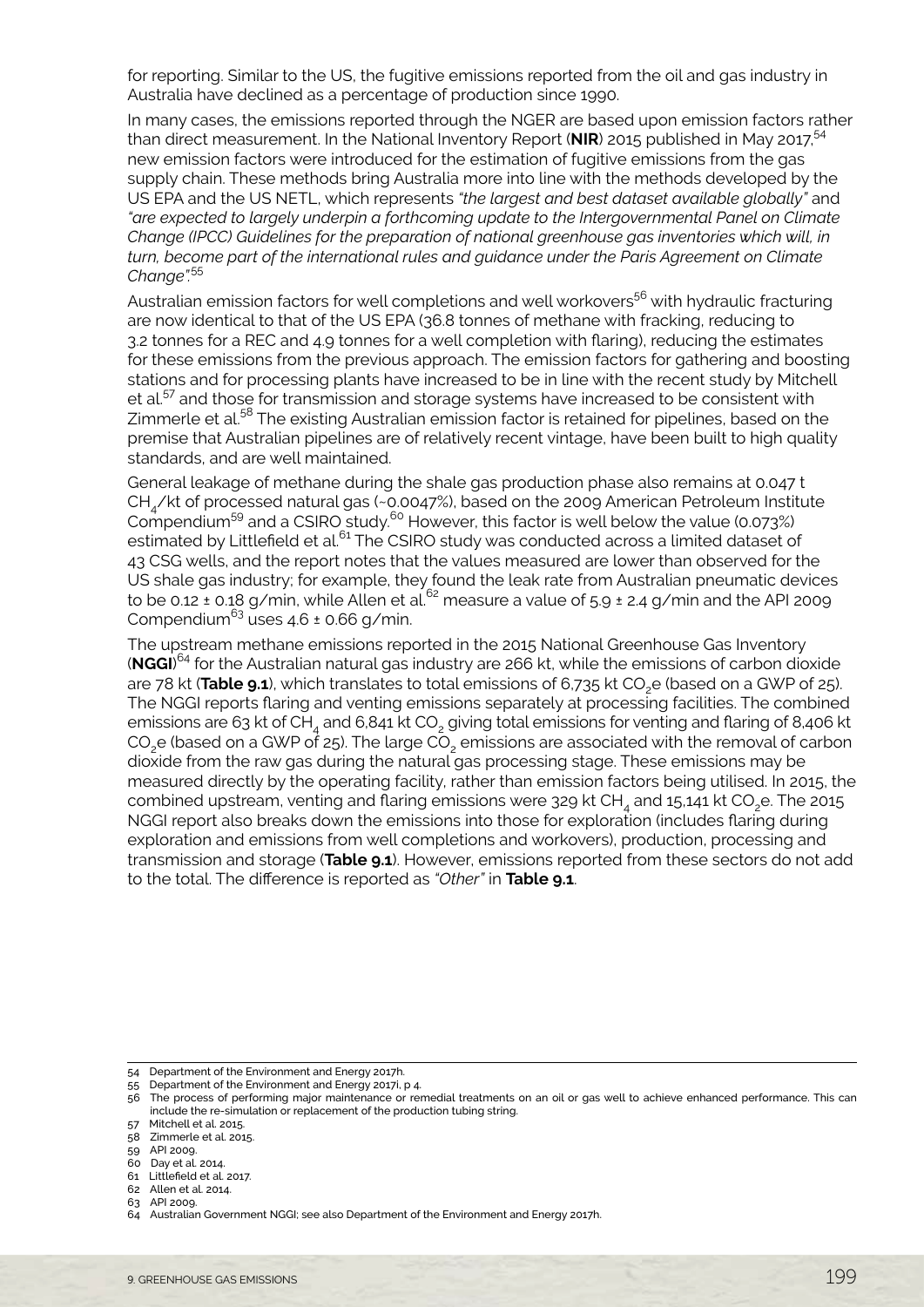**Table 9.1:** Annual emissions of CH<sub>4</sub> and CO<sub>2</sub> and their total (as CO<sub>2</sub>e) from both conventional and unconventional natural gas production in Australia in 2015.<sup>65</sup>

|                                  | CH <sub>4</sub><br>emissions<br>(kt) | $CH4$ emissions as<br>a proportion of<br>gas production<br>$(%)^{66}$ | CO <sub>2</sub> emissions<br>(kt) | Equivalent CO <sub>2</sub><br>emissions <sup>67</sup><br>CO <sub>2</sub> e (kt) |
|----------------------------------|--------------------------------------|-----------------------------------------------------------------------|-----------------------------------|---------------------------------------------------------------------------------|
| Natural gas                      |                                      |                                                                       |                                   |                                                                                 |
| Exploration                      | 3.9                                  | 0.01%                                                                 | 49.8                              | 148                                                                             |
| Production                       | 117.5                                | 0.21%                                                                 | 18.5                              | 2,955                                                                           |
| Processing                       | 24.4                                 | 0.04%                                                                 | 4.1                               | 614                                                                             |
| Transmission and storage         | 25.2                                 | 0.05%                                                                 | 0.6                               | 631                                                                             |
| Other $68$                       | 95.3                                 | 0.17%                                                                 | 5.4                               | 2,387                                                                           |
| Total                            | 266.3                                | 0.48%                                                                 | 78.4                              | 6,735                                                                           |
| Addition for venting and flaring | 62.6                                 | 0.11%                                                                 | 6,840.8                           | 8,406                                                                           |
| <b>TOTAL</b>                     | 328.9                                | 0.59%                                                                 | 6,919.2                           | 15,141                                                                          |

In 2015-2016, Australia produced 3,040 PJ of natural gas or 56 Mt.<sup>69</sup> As shown in Table 9.1, and recently highlighted by the MEI,<sup>70</sup> this suggests an overall upstream methane emission rate (excluding venting and flaring) of 0.48%<sup>71</sup> of production or 0.59%<sup>72</sup> when venting and flaring is included (**Table 9.1**). This level of emissions is well below values reported by the US EPA for the US's mix of conventional and unconventional wells (1.25% in 2015).73 The total GHG footprint of 15.1 Mt CO<sub>2</sub>e (**Table 9.1**) is equivalent to 5.0 g CO<sub>2</sub>e/MJ, which is also well below the scientific studies outlined above (for example, Littlefield et al.<sup>74</sup> gives 13.8 g CO<sub>2</sub>e/MJ with a GWP of 36, for the US gas industry including conventional and shale gas wells). In particular, in **Table 9.1** the emissions from gas processing are 0.04%, whereas the NIR report itself quotes the Mitchell et al.<sup>75</sup> report as 0.1%. Similarly, the NIR report quotes Zimmerle et al.<sup>76</sup> for losses from transmission and storage as 0.2%, whereas the analysis above gives 0.05% (**Table 9. 1**). Further research is required to explain or reduce these discrepancies.

#### 9.4.3 **Comparison of methane emission sources**

To place the estimated methane emissions from any new shale gas operation into perspective, it is useful to compare those emissions with the level of emissions from alternative methane sources. In Australia, the agricultural (including pastoral) sector is the dominant source for both methane and nitrous oxide emissions (**Table 9. 2**).

- 67 CO2e emissions are the combination of methane emissions, converted using a 100-year GWP of 25, and the CO2 emissions.
- 68 This is understood to be the 'distribution' component of upstream emissions. 69 Department of Industry, Innovation and Science 2017a, p 72.
- 70 Lafleur et al. 2016.
- 71 0.48% = (0.266 Mt CH<sub>4</sub> emissions)/(56 Mt CH<sub>4</sub> production)
- 72 0.59% = (0.266 + 0.063 Mt CH<sub>4</sub> emissions)/(56 Mt CH<sub>4</sub> production).
- 73 US EPA 2017a.

- 75 Mitchell et al. 2015.
- 76 Zimmerle et al. 2015.

<sup>65</sup> Australian Government NGGI.

<sup>66</sup> Total natural gas production in Australia for 2015/2016 is 56 Mt based on data from Department of Industry, Innovation and Science 2017a.

<sup>74</sup> Littlefield et al. 2017.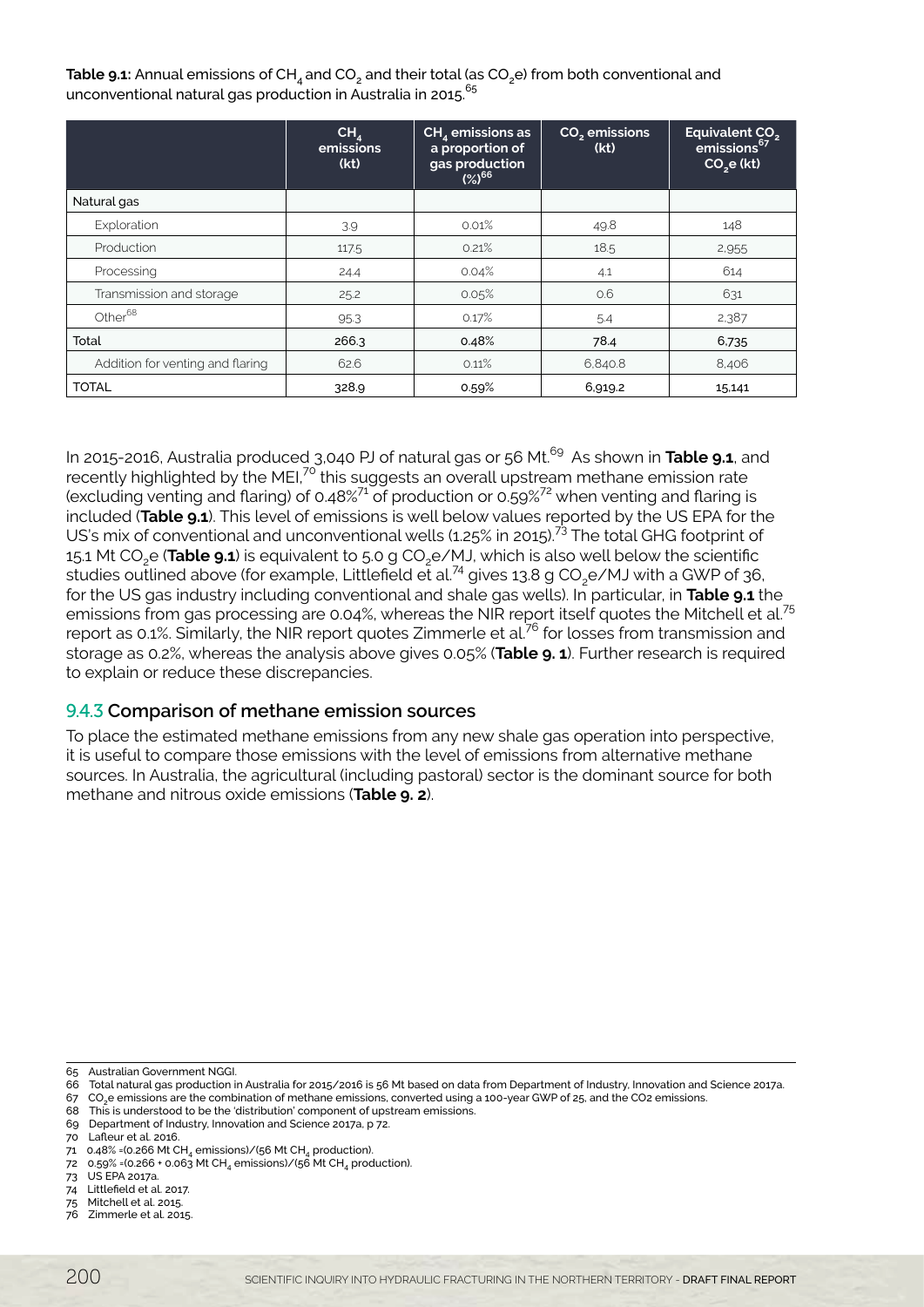**Table 9.2:** Comparison of methane emissions from various sources.

| <b>Source of emissions</b>                                                   | Australia<br>(Mt CH <sub>A</sub> /y) | <b>NT</b><br>(Mt CH <sub><math>_A</math>/y)</sub> |
|------------------------------------------------------------------------------|--------------------------------------|---------------------------------------------------|
| Enteric fermentation in livestock <sup>77</sup><br>(mostly cattle and sheep) | $1.95^{78}$                          |                                                   |
| Enteric fermentation in cattle                                               | $1.17 - 2.51^{9}$                    | $0.08 - 0.18^{80}$                                |
| Solid waste to land and waste water handling                                 | $0.47^{81}$                          | $0.005^{282}$                                     |
| Fugitive emissions from natural gas production                               | $0.78 - 1.12^{83}$                   | $0.09 - 0.13^{84}$                                |

**Table 9.2** shows that methane emissions from a new gas field in the NT (0.09-0.13 Mt CH<sub>4</sub>/y)<sup>85</sup> would be similar to the methane emissions from the enteric fermentation of livestock in the NT, and greater than the emissions from waste. There are substantial incentives for gas companies to reduce the amount of fugitive emissions. Assuming that fugitive emissions represent 2% of production, a gas field producing 1,000 TJ/d (365 PJ/y) at a gas price of \$10/GJ, the cost of these fugitive emissions represent \$72 million per year. If a substantial part of these fugitive emissions could be recovered, then gas companies would achieve substantial increased sales and profits, and the environment would benefit from reduced methane emissions.

In the upstream phase of the shale gas operations, methane dominates the emissions (77%, see Section 9.3). Given that more control can be exercised over methane emissions in the upstream phase (compared to combustion of gas in the downstream phase), it is appropriate to focus any mitigation, and therefore, the risk assessment of methane emissions during the upstream stage. This focus will also serve to reduce GHG emissions over the full life cycle as well. It is estimated that the global emissions of methane from natural gas is approximately 2% total production, having declined from 8% over the past three decades (see Section 9.4.1).

#### 9.4.4 **Risk assessment**

**Table 9.3** contains an assessment of the risk (see Section 9.9 for details on environmental values and objectives for the risk assessment) associated with upstream methane emissions from any new shale gas field in the NT, based on these emissions as a proportion of global GHG emissions. The Panel has assessed the risk associated from methane emissions over the upstream stage as 'medium'.

<sup>77</sup> Department of the Environment and Energy 2017f.

<sup>78</sup> Assuming that all reported CO<sub>2</sub>e emissions are methane, GWP=25 and data is applicable to 2016

<sup>79</sup> Based on methane emissions for cows of 45-97 kg/y (DeRamus et al. 2003) and the Australian cattle herd of 25.9 million (Colliers International 2016).

<sup>80</sup> Based on the Northern Territory cattle herd being 7% of the Australian cattle herd (Colliers International 2016).

<sup>81</sup> Assuming that all reported CO<sub>2</sub>e emissions are methane, GWP = 25 and data is applicable to 2016.

<sup>82</sup> A pro rata allocation based on the NT population being 245,000 and the Australian population of 24,385,000 (ABS 2016).

<sup>83</sup> Based on Australian natural gas production of 3,040 PJ in 2015/2016 (Department of Industry, Innovation and Science 2017a, p 57) and assumed methane fugitive emission rates of between 1.4 and 2.0%.

<sup>84</sup> Based on NT natural gas, new field production rate of 365 PJ/ year and methane fugitive emission rates of between 1.4 and 2.0%. No allowance has been made for other natural gas production in the NT.

<sup>85</sup> The range of fugitive emissions forAustralian natural gas production in **Table 9.2** are larger than the value in **Table 9.1** (0.27 Mt CH4/y) because more representative methane emission rates are used compared to the inventory results used in **Table 9.1**.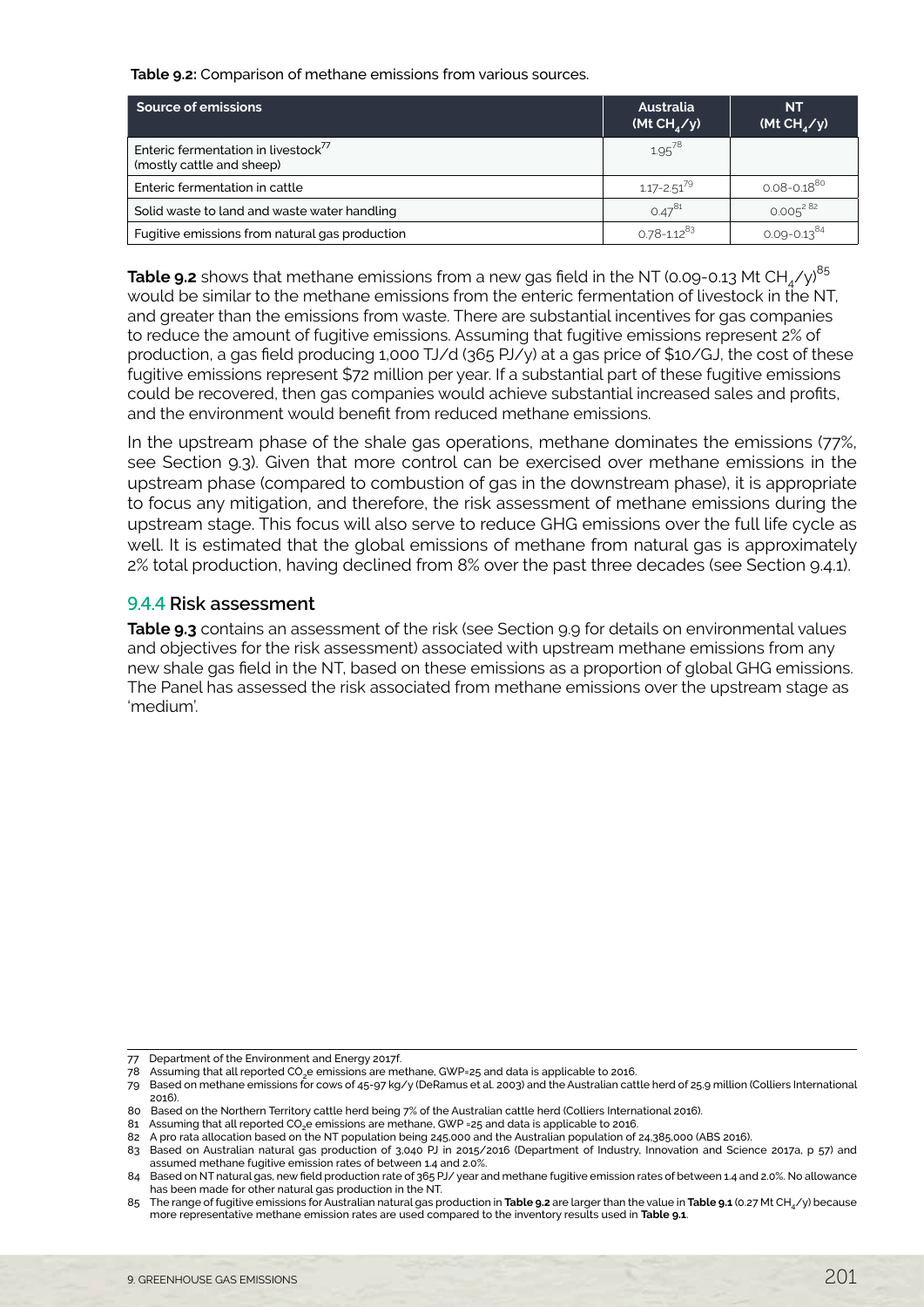**Table 9.3:** Risk assessment for upstream methane emissions for a new shale gas field producing 1,000 TJ/d.

| Component    | Assessment    | Reason                                                                                                                                           |
|--------------|---------------|--------------------------------------------------------------------------------------------------------------------------------------------------|
| Likelihood   | <b>High</b>   | Methane emissions occur mostly on a continuous basis but with some<br>episodic releases                                                          |
| Consequences | Low           | Upstream methane emissions (from any new shale gas field) will contribute<br>a very low proportion of net global methane emissions <sup>86</sup> |
| <b>Risk</b>  | <b>Medium</b> | Based on the risk assessment matrix in Chapter 4                                                                                                 |

Because the assessed risk is 'medium', it is necessary to consider how this risk can be mitigated. Based on the information presented in Section 9.3 and this section, the Panel has formed the view that the following mitigation measure be introduced to reduce the shale gas industry's contribution to climate change from upstream methane emissions.

#### *Recommendation 9.1*

#### *That to reduce the risk of upstream methane emissions from onshore shale gas wells in the NT the Government implement the US EPA New Source Performance Standards of 2012 and 2016.87*

These standards will also serve to achieve possible reductions in CO<sub>2</sub> emissions at the upstream stage.



Flaring at a gas processing facility in Australia.

87 Prior to the introduction of New Source Performance Standards and monitoring.

<sup>86</sup> For a gas field production of 1,000 TJ/day (365 PJ/y), and assuming the upstream gross fugitive methane emissions are 2% of production, this leakage represents 0.13 Mt methane/y (0.02x365= 7.3 PJ/y and converting using 55.5 MJ/kg). The Australian National GHG Inventory for methane emissions is 4.36 Mt CH<sub>4</sub>/y (Australian Government NGGI; see also Department of the Environment and Energy 2017h). The fugitive emissions from a new gas field in the NT represent 3% (=0.13/4.36) of Australia's Inventory methane emissions. The annual global anthropogenic methane emissions are 329 Mt of CH<sub>4</sub> (= 558x0.59; refer to Section 9.1.2 for details). Accordingly, the fugitive emissions from a new gas field in the NT represent 0.04% (=0.13/329) of the annual global anthropogenic methane emissions. Also, as noted also in Section 9.1.3, global fugitive emissions from natural gas production represents approximately 0.2% of the annual anthropogenic greenhouse effect of carbon dioxide (on a simple mass basis), so the warming effect of 0.13 Mt of methane will be negligible. At this level of contribution to anthropogenic global methane emissions, the consequence for methane emissions from a gas field is assessed as 'moderate/ minor', and therefore, the 'consequence' rating is deemed to be 'low': refer to Section 9.9.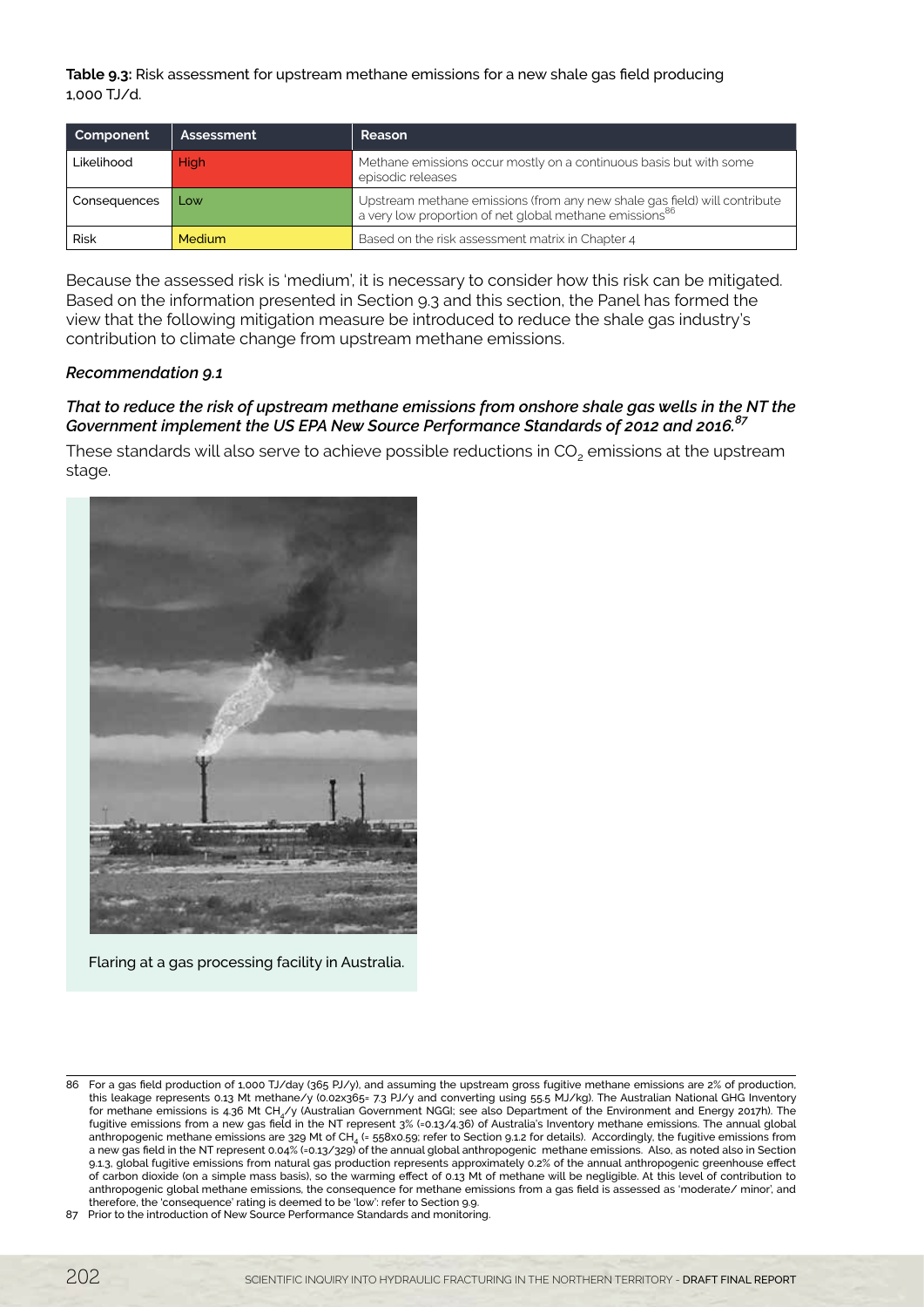# <span id="page-12-0"></span>9.5 Monitoring methane emissions

Given that the concentration of methane in the atmosphere is low, there are challenges in determining the methane levels that apply to a shale gas field. Consideration is given, therefore, to options for monitoring methane emissions, including coverage over different spatial dimensions. The key findings identified by the Panel in this regard are that:

- the accurate detection of methane concentrations, conversion of these emissions into a flow rates (fluxes), and assigning them to particular sources, is difficult and that further research is required. For this reason, the reporting of total facility-wide emissions for inventory purposes relies on using emission factor calculations and measurements;
- current inventory estimates underestimate field measurements of methane emissions and field level methane measurements are not routinely undertaken; and
- the assessed risk of non-detection of abnormal levels of fugitive methane emissions from a new shale gas industry in the NT, without any further mitigation, is 'medium'.

Baseline monitoring of methane levels in the soil and atmosphere in the vicinity of any new onshore shale gas development needs to be undertaken before any natural gas production commences. Other emission sources (including wetlands, landfills, sewage treatment facilities, and livestock, such as cattle and sheep) can mean that 'top down' measurements of fugitive emissions can substantially overestimate the emissions generated from gas extraction unless such a baseline is established. A study observed from space a hot spot of methane emissions in the Four Corners region of the US, but the authors were unable to determine whether this arose from oil, CSG, or coal mining activities, due to a lack of baseline data.<sup>88</sup> Baseline measurements should therefore begin at least 12 months before production commences to capture potential seasonal variations and be repeated over the production life of the field.<sup>89</sup> Baseline measurements can also provide a reference point to assist in establishing closure criteria for emission levels for a gas field at the end life for a shale gas project.<sup>90</sup>

Natural methane seepage can lead to elevated methane concentrations in the ambient air and in the soil.<sup>91</sup> These natural methane seeps can also result in the bubbling of methane on the surface of dams and waterways, and oil films on the water surface.<sup>92</sup> As an example, the NSW Division of Resources and Energy sampled water bores throughout NSW between 1994 and 2004 (before CSG activities commenced). Of the 300 bores sampled, 90% emitted methane. The methane concentrations varied from 3 to 600,000 ppm (0.0003 to 60% methane).<sup>93</sup> In fact, the detection of such seeps is often used to identify potential drill sites for gas.94 These background methane levels mean that images such as those shown in the film *Gasland*, where the water from a tap is ignited, need to be treated with caution before attributing the source to unconventional gas operations. Similarly, it is well documented that the bubbling of methane from the Condamine River in Queensland has increased threefold since ongoing measurement began in early 2015, although it is now declining. However, there is no conclusive evidence that this increase is related to CSG activities. It may relate to the migratory emissions described by the MEI,<sup>95</sup> but it could also relate to changes in river water flows or natural changes in groundwater flows.<sup>96</sup>

GISERA has undertaken detailed measurements of methane concentrations in the Surat Basin of Queensland over the last three years that provide an excellent reference for future monitoring programs.97 The Panel notes that Santos is also planning a baseline methane monitoring assessment in the Beetaloo Sub-basin.<sup>98</sup>

#### 9.5.1 **Measurement of methane concentrations**

Methane concentrations in the atmosphere are very low (1.8 ppm), and therefore, any detection method requires high precision and accuracy. For example, in a survey of Queensland mines, the

<sup>88</sup> Lafleur et al. 2016.

<sup>89</sup> Saddler and Gotham 2013.

<sup>90</sup> Commonwealth Scientific and Industrial Research Organisation, submission 450 (**CSIRO submission 450**).

<sup>91</sup> Saddler and Gotham 2013.

<sup>92</sup> Saddler and Gotham 2013.

<sup>93</sup> NSW Bore Water Data Package. 94 Saddler and Gotham 2013.

<sup>95</sup> Lafleur et al. 2016.

<sup>96</sup> CSIRO 2016.

<sup>97</sup> Day et al. 2013; Day et al. 2015; Etheridge et al. 2017.

<sup>98</sup> Santos submission 168, p 110.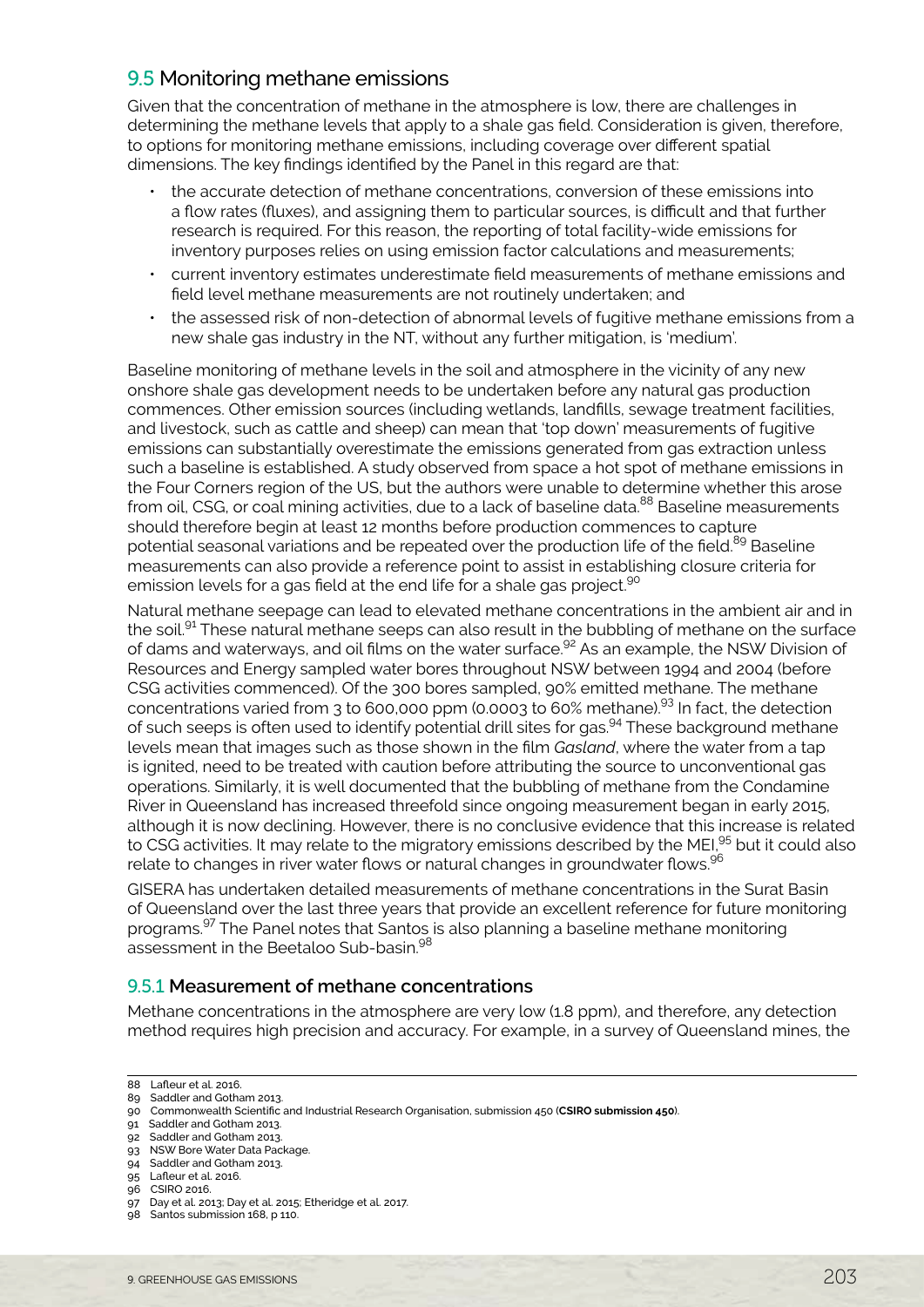maximum methane peak concentration was only 2.0 ppm.<sup>99</sup> Analytical techniques for measuring methane include catalytic oxidation, flame ionisation, infrared absorption, Fourier Transform Infrared Spectroscopy, photoionisation,<sup>100</sup> and cavity ringdown laser absorption spectroscopy. Isotopic analysis can determine whether the gas is 'biogenic' (from rotting vegetation and wastewater treatment) or 'thermogenic' (from oil or gas deposits) in origin.<sup>101</sup>

#### 9.5.2 **Leak detection and repair**

Small leaks of methane from equipment such as valves, pumps and compressors, and pressure relief devices can be detected using portable instruments that rely on any of the above methods.<sup>102</sup> More significant leaks can be efficiently detected using Optical Gas Imaging (**OGI**), which adopts passive infrared sensing technology to provide a visual image of methane plumes across a broader footprint. Origin<sup>103</sup> notes that the accuracy in determining methane concentrations using OGI could be only as good as 10,000 ppm.104 That is, OGI equipment is not capable of accurately measuring concentrations below this range. The NSPS regulations introduced by the US EPA<sup>105</sup> indicate that methane leaks need to be repaired if they exceed 500 ppm when measured with a portable meter, or if they are detected as a visible plume by an OGI ppm mion measured mand portable motor, or in any are detected as a noiste plains by an our instrument. Submissions from industry<sup>106</sup> indicate that they have a preference for the Queensland Government's Code of Practice<sup>107</sup> approach to leak detection and repair. DPIR has indicated to the Panel that it will adopt this practice, with some possible customisation.<sup>108</sup> This Code of Practice requires that petroleum production operators carry and use personal calibrated gas detectors, but that formal leak inspections are only conducted every five years. An above ground *"reportable leak"* is defined as one that, at a measurement distance of 150 mm immediately above (and downwind) of the source, gives a sustained reading for a 15 second duration of greater than 5,300 ppm. A *"reportable leak"* must be corrected within 48 hours. However, the timeframe for repair of smaller leaks is at the discretion of the operator.

Other submissions have highlighted the regulations established by the Colorado Department of Public Health and Environment<sup>109</sup> as best practice. These require natural gas compressor stations to be inspected for leaks at a frequency between monthly and quarterly, depending upon the anticipated emissions level calculated using *"emission factors"*. Similarly, well production facilities must undergo *"audio, visual and olfactory"* inspections for leaks monthly and using instrumentation at frequencies between "one time" and monthly, again depending upon the anticipated emission rate. Leaks requiring repair are those with emissions greater than 500 ppm if detected with portable instrumentation, while any leak detected by an OGI camera or *"audio, visual and olfactory"* inspection must be repaired.

#### 9.5.3 **Localised measurements**

'Flux towers' can be used to monitor methane concentrations (ppm) at fixed points across regions of approximately 1 km<sup>2</sup>. These towers also use an eddy covariance method to calculate the flow rate (flux) of methane from the land surface to the atmosphere from high frequency measurements of the fluctuations in wind speed and concentration. GISERA has recently installed two such systems, upstream and downstream respectively, of CSG operations in the Surat Basin, Queensland.110 Each system consists of two towers. The first, samples air for analysis from a height of 10 m and also records meteorological data such as wind speed, direction and humidity. The second, installed about 150 metres downwind of the first, contains the eddy covariance equipment, which determines the vertical methane flow rate from the land surface. Concurrent concentration measurement of gases such as carbon monoxide, ozone, VOCs, CO<sub>2</sub> and nitrogen oxides and particulates can assist in identifying the methane sources.<sup>111</sup> The GISERA program

<sup>99</sup> Williams et al. 1993.

<sup>100</sup> Santos submission 420. 101 Sherwood et al. 2017.

<sup>102</sup> See Method 21-Determination of Volatile Organic Compound Leaks: US EPA 2017b.

<sup>103</sup> Origin submission 433.

<sup>104</sup> As indicated by the US Code of Federal Regulations, Title 40, Chapter I, Subchapter C, Part 60.

<sup>105</sup> US EPA 2017b.

<sup>106</sup> Origin submission 433 and Santos submission 420.

<sup>107</sup> Queensland Government 2017.

<sup>108</sup> DPIR submission 424.

<sup>109</sup> Colorado RAQC 2014. 110 Day et al. 2015.

<sup>111</sup> Etheridge et al. 2017.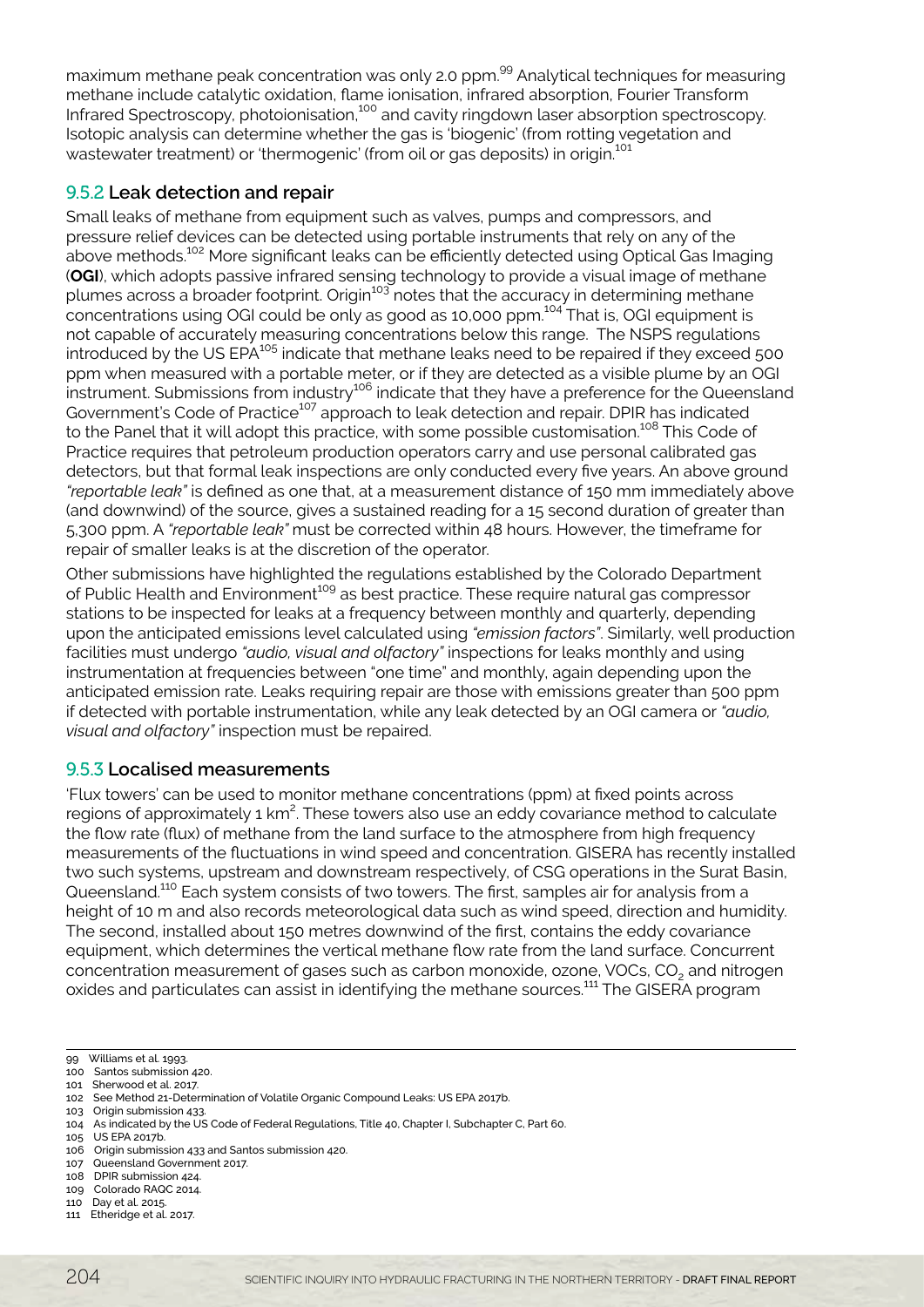uses five sites that are separate from the flux towers to record this data.<sup>112</sup> Data for NO<sub>2</sub>, CO<sub>2</sub>, ozone and particulates is reported online in real time for three of these sites and a range of other sites throughout Queensland.<sup>113</sup> An alternative approach is being developed by the University of Adelaide, in conjunction with the South Australian Roundtable for Oil and Gas Working Group.<sup>114</sup> There, an array of four methane spectrometers are connected to an atmospheric monitor, with the air mass exchange with methane concentration used to calculate a total methane flux.<sup>115</sup>

The 'static flux chamber' (non-flow-through, non-steady-state chamber) method can be used for localised flux measurements of methane emissions from the ground. Essentially, this device consists of a chamber that is placed over an area of soil, with the gas composition recorded in the head space. This gives a flux result, but only over a very limited surface area, typically 0.1 to 0.5 m<sup>2,116</sup> This small area means that many replicate measurements are required for high levels of . accuracy.<sup>117</sup>

#### 9.5.4 **Regional measurements**

Fixing continuous monitoring equipment to a vehicle allows a wider, more regional, area to be sampled. However, such monitoring needs to be completed regularly and at varying wind conditions. Santos and Maher118 used this approach around the Tara region in Queensland in 2012, while in recent work undertaken by GISERA, a vehicle carrying a methane analyser covered more than 7,000 km on public and private roads within a region of 350 km x 300 km in the Surat Basin.<sup>119</sup> GISERA found that a disadvantage of this approach was that surveys were restricted to existing roads, which limited coverage. Such a restriction is likely to be of even greater concern in the NT, where the road network is restricted.

Although more expensive, the use of aircraft has the advantage that measurements across a range of horizontal and vertical distances can be made, allowing better detection of plume behaviour. However, because methane is much lighter than air (relative density of 0.55), it is readily dissipated from the point of emission.<sup>120</sup> This means that atmospheric measurements taken even a short distance from the source (as little as 100 m) can soon return to background levels. GISERA used a diode laser sensor mounted under a helicopter to monitor emissions in the Surat Basin, but noted that the narrow range of the instrument meant that many passes of the aircraft were needed to adequately cover the survey area.<sup>121</sup> The use of drones that can fly closer to the surface and at lower cost may prove more effective. These are being trialled in the Queensland CSG industry for monitoring infrastructure an Advance Queensland funded project.<sup>122</sup>

Remote sensing from either aircraft or satellites can be effective to determine larger scale variations in methane. Differential Absorption Infrared Remote Sensing provides point measurements of 1 m in diameter using pulsed laser light, from an altitude of around 150 m.<sup>123</sup> A similar, laser based, remote sensing method is being developed by the University of Adelaide and Macquarie University.124 The 'Methane Airborne MAPper' can provide point measurements of footprint of 23 × 33 m<sup>2</sup> for an aircraft altitude of 1 km and a ground speed of 200 km/h.<sup>125</sup> At the other extreme, the absorption spectrometer on board the Envisat satellite had a spatial resolution ranging from 30  $\times$  60 km to 30  $\times$  240 km.<sup>126</sup> This approach was used successfully to show increased methane emissions from the Four Corners region of the US over the period 2003-2009.127 Data from the same spectrometer was recently used by GISERA to examine historical methane emissions from the Surat Basin. However, in that case, the spectrometer was unable to identify local scale impacts, only regional trends could be identified.

- 114 SA Roundtable for Oil and Gas 2017. 115 Kennedy et al. 2013.
- 116 Pihlatie et al. 2013.
- 117 Denmead 2008.
- 118 Santos and Maher 2012.
- 119 Day et al. 2015.
- 120 Saddler and Gotham 2013.
- 121 Day et al. 2015.
- 122 CSIRO submission 450.
- 123 Zirnig et al. 2004.
- 124 Henderson-Sapir et al. 2016. 125 Gerilowski et al. 2015.
- 126 Saddler and Gotham 2013.
- 127 Kort et al. 2014.

<sup>112</sup> Lawson et al.2017.

<sup>113</sup> Queensland DEHP 2017.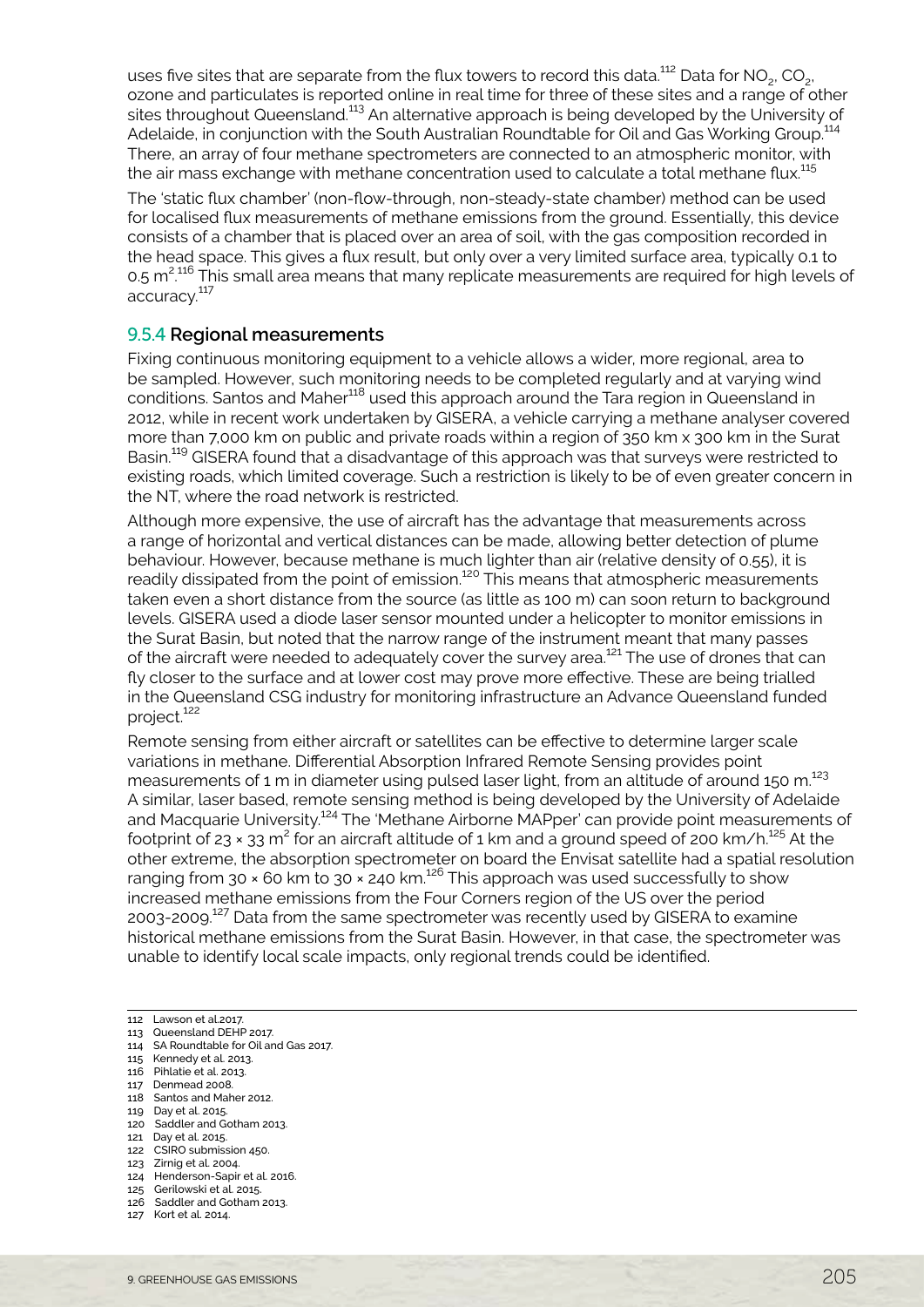The techniques described above can only measure the concentration of methane at a given point in time and space. Conversion of this data into a volumetric flow rate or flux is more difficult. These measurements need to be used in conjunction with meteorological models of wind patterns. These techniques are complex and require sophisticated expertise.<sup>128</sup> In Australia, AUSPLUME<sup>129</sup> is one of the most well-known models of plume dispersion, but  $AERMOD^{130}$  is now the method of choice for the Victorian EPA and is supported by the US EPA. Others such as CALPUFF<sup>131</sup> and TAPM<sup>132</sup> are also used. Given sufficient meteorological data, these models can relate a concentration measured at some distance from a source of methane leakage to the flow rate from that source. An alternative approach can be to use a tracer gas, which is a stable gas unrelated to the source of methane. This gas can be released at a known rate, from the same location as the methane source. Measurement of both the tracer and methane concentrations downwind can give an accurate determination of the methane flow rate as the ratio of both concentrations multiplied by the tracer rate.<sup>133</sup> Even when a flux can be determined, associating this flow to a particular emission source can add greater uncertainty, especially in the absence of good baseline data and when concentration measurements are made a long way downwind of the potential source.134 As noted by Saddler and Gotham,135 *"methodologies to differentiate methane from a variety of background anthropocentric and natural background sources are still at an experimental stage"*. Schwietzke et al.136 pointed out that most vehicular-based and aircraftbased methane concentration measurements are carried out during the middle of the day, which is also the time when activities such as liquid unloading and equipment maintenance occurs. Any concentration measurements made during these hours need to consider whether the methane concentrations would be lower in the middle of the night, before simply translating the data to a 24-hour basis.

#### 9.5.5 **Facility wide emissions**

The NGER scheme requires all operating facilities to report facility-wide emissions through a combination of direct measurement and the use of emission factors. The Australian Government 'safequard mechanism',<sup>137</sup> which commenced on 1 July 2016, is designed to ensure that emissions reported through this scheme do not increase over time and applies to both existing and new facilities that have direct emissions of more than 0.1 Mt tonnes of carbon dioxide equivalence a year, as reported through the NGER scheme. There are currently 340 facilities listed on the Clean Energy Regulator website as meeting this requirement.<sup>138</sup> Businesses must use Australian carbon credit units to offset emissions above their baseline levels, as determined by the Clean Energy Regulator. It is likely that any new unconventional shale gas production facilities developed in the NT will be covered by the safeguard mechanism.<sup>139</sup> Rather than specifying actions to be taken to reduce emissions, the Mechanism uses financial incentives to encourage companies to find their own least cost and effective emission reduction approaches.<sup>140</sup>

#### 9.5.6 **Towards a code of practice**

The ability to detect methane concentrations accurately, to convert these emissions into a flow rate in g/h, and to assign these emissions to a particular source, is difficult. This means that the reporting of total facility wide emissions to the NGER will continue to rely substantially on emissions factor calculations. However, there are approaches that can be taken to give confidence to the public that these methane emissions are being correctly reported and that 'super emitters' are detected and repaired quickly, before large releases of methane occur.

The Panel has developed a mandatory code of practice for monitoring methane concentrations, which is outlined below. This code is based on reviews of existing codes of practice and GISERA

- 129 EPA Victoria 1986.
- 130 US EPA 2016b.
- 131 Exponent 2014.
- 132 Hurley 2008. 133 Day et al. 2015.
- 134 Day et al. 2015.
- 135 Saddler and Gotham 2013, p 23.
- 136 Schwietzke et al. 2017.
- 137 Department of the Environment and Energy 2017j.
- 138 Clean Energy Regulator 2017.
- 139 Australian Government Department of the Environment and Energy, submission 445 (**DoEE submission 445**).
- 140 Australian Petroleum Production and Exploration Association, submission 421 (**APPEA submission 421**).

<sup>128</sup> Saddler and Gotham 2013.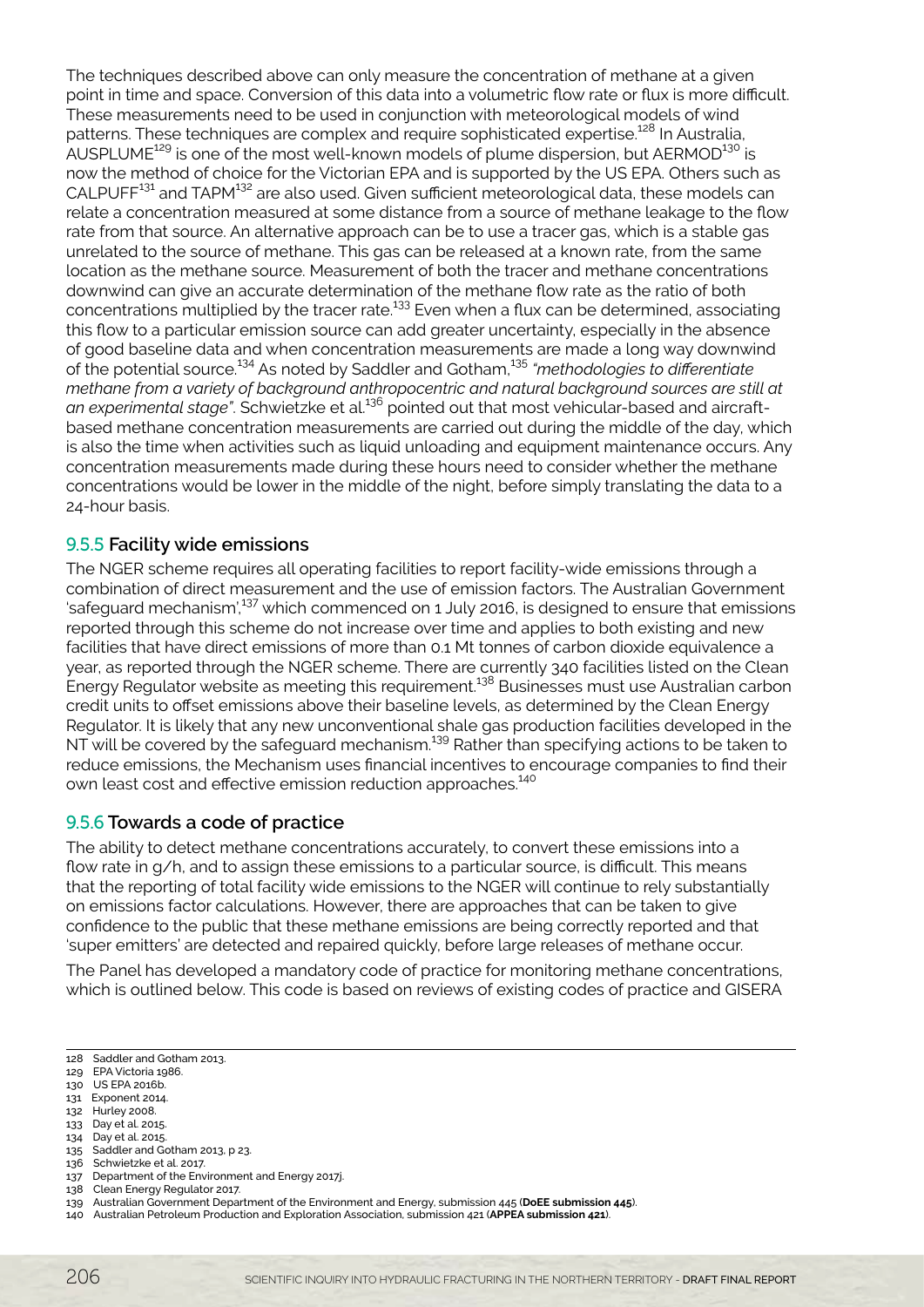reports and submissions to the Inquiry, as described in the preceding Sections 9.5.1 to 9.5.5. It is as follows:

- baseline monitoring should be conducted at least a year prior to production (and desirably exploration) to ensure that seasonal variations are captured. This baseline monitoring is likely to consist of a combination of:
	- $\,$  regional scale measurements of methane concentrations (greater than 100 km<sup>2</sup>) using remote sensing and/or gas monitoring from drones, vehicles or aircraft. At least three such regional-scale surveys across a year would be needed to cover seasonal variations in the baseline period. At least one regional scale survey should provide an isotopic analysis to separate thermogenic from biogenic sources of methane because this will assist in identify the source of major methane emissions;
	- $\,$  localised measurements (approximately 1 km<sup>2</sup>) through the establishment of a small number of flux towers (that is, fixed atmospheric monitoring stations combined with eddy covariance), or methane spectrometry arrays (as proposed by the University of Adelaide) upstream and downstream of the proposed production site to measure methane concentration and localised methane flux. Measurement results should be made available in real time and online for the public to view; and
	- <sup>Ȉ</sup> a number of monitoring stations should also be established to monitor concentrations of other relevant gases (CO<sub>2</sub>, NO<sub>2</sub>, particulates etc). Measurement results should again be made available in real time and online for the public to view;
- once production commences, the localised measurements and monitoring stations should continue to provide continuous data of  $CH_{4}$ ,  $CO_{2}$ , NO<sub>x</sub> and particulate concentrations in an online, real-time publicly available format. This is to ensure community confidence that these emissions do not deviate significantly from the baseline. Any statistically significant deviation from the seasonally adjusted, steady-state concentrations recorded by these monitoring stations should require the gas company to immediately investigate the source of the deviation using portable instrumentation and/or OGI analysis;
- $\cdot$  the regional scale measurements (>100 km<sup>2</sup>) recorded during the baseline period should be repeated within the first six months of full scale production commencing, and then at least once every five years to ensure that 'super emitters', and other emissions not detected by the flux towers and monitoring stations, can be observed. Again, any statistically significant deviation from the baseline regional survey should require the gas company to immediately investigate the source of the deviation;
- the monitoring program described above, both through the baseline and the production periods, should be funded by the industry, contributing to a centrally managed fund that is used to pay an independent organisation. In turn, this organisation would be audited by an independent regulator, similar to that proposed by the EDO;<sup>141</sup>
- methane emissions during well completions, well workovers, from vents and from flares should be monitored. This is possible using relatively simple flow meters and sensors.<sup>142</sup> This monitoring should be the responsibility of the gas company, but with auditing as above by a statutorily appointed regulator. In this case, the Commonwealth Clean Energy Regulator would be an appropriate auditing authority; and
- detection of leaks from compressor seals, valves, pumps and gathering stations should occur as part of a leak detection and repair program.143 A formal, site-wide leak inspection and repair program should be conducted at least every two years. While the Queensland Government's Code of Practice<sup>144</sup> indicates a program with five year intervals, the Panel considers that a two year timeframe is needed to ensure that emissions not detected by the monitoring stations are minimised and that community confidence is maintained. The leak detection program should use both a portable detector and an OGI camera concurrently, to ensure that both localised and more diffuse 'super emitter' emissions are detected. The threshold for localised emissions that are reportable should follow the US

<sup>141</sup> EDO submission 456.

<sup>142</sup> CSIRO submission 450.

<sup>143</sup> Commonwealth Scientific and Industrial Research Organisation, submission 450 (**CSIRO submission 450**).

<sup>144</sup> Queensland Government 2017.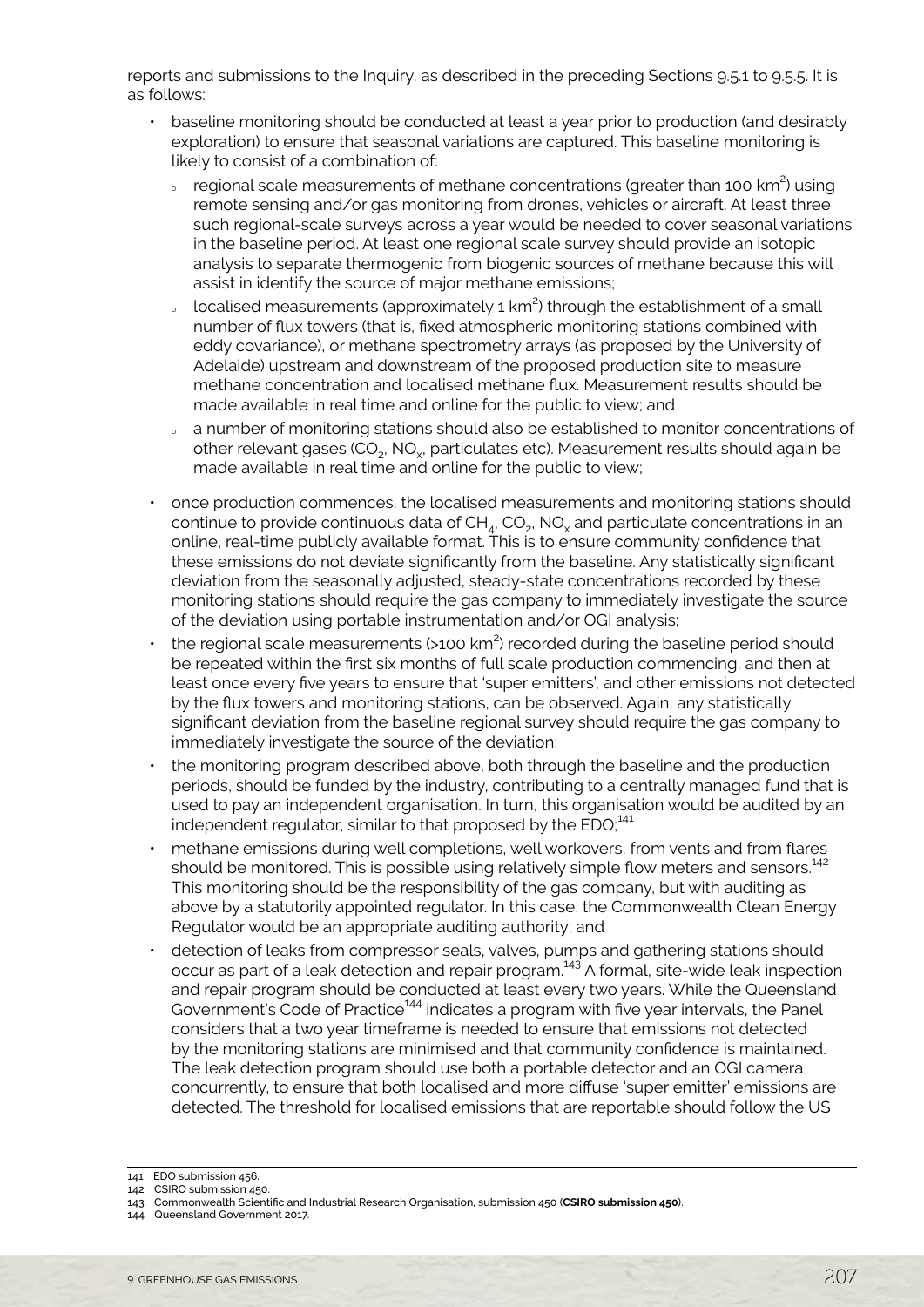EPA NSPS regulation of 500 ppm. This leak inspection and repair program should be the responsibility of the operating company, but with auditing, as noted above, by a statutorily appointed regulator.

#### 9.5.7 **Risk assessment**

As current inventory estimates underestimate field measurements of methane emissions and field level methane measurements are not routinely undertaken, this Section gives an assessment of the risk that abnormal levels of methane emissions are not detected. The risk assessment given in Table 9.3 for methane emissions from a producing gas field is broadly relevant to the risk of non-detection of abnormal levels of methane emissions. Accordingly, as the assessed risk is 'medium', it is necessary to consider how this risk can be mitigated. The Panel has formed the view that a mitigation strategy based on the measurement of methane concentrations will enable abnormal methane emissions (above background levels) to be detected and repaired quickly, before large releases of methane occur. Accordingly, and consistent with the discussions above, the following recommendations are made below.

#### *Recommendation 9.2*

*That a code of practice be developed and implemented for the ongoing monitoring, detection and reporting of methane emissions from onshore shale gas fields and wells once production of any onshore shale gas commences.145*

#### *Recommendation 9.3*

*That baseline monitoring of methane concentrations be undertaken for at least one year prior to the commencement of shale gas production on a production licence.*

#### *Recommendation 9.4*

*That baseline and ongoing monitoring be the responsibility of the regulator, undertaken by an independent third party, and funded by industry.*

#### *Recommendation 9.5*

*That all monitoring results should be published online on a continuous basis in real time.* 

#### *Recommendation 9.6*

*That once emission concentration limits are exceeded, the regulator must be notified, investigations must be undertaken to identify the source(s) of the excess levels, and makegood provisions be undertaken by industry where necessary. These measures are to be the responsibility of industry.*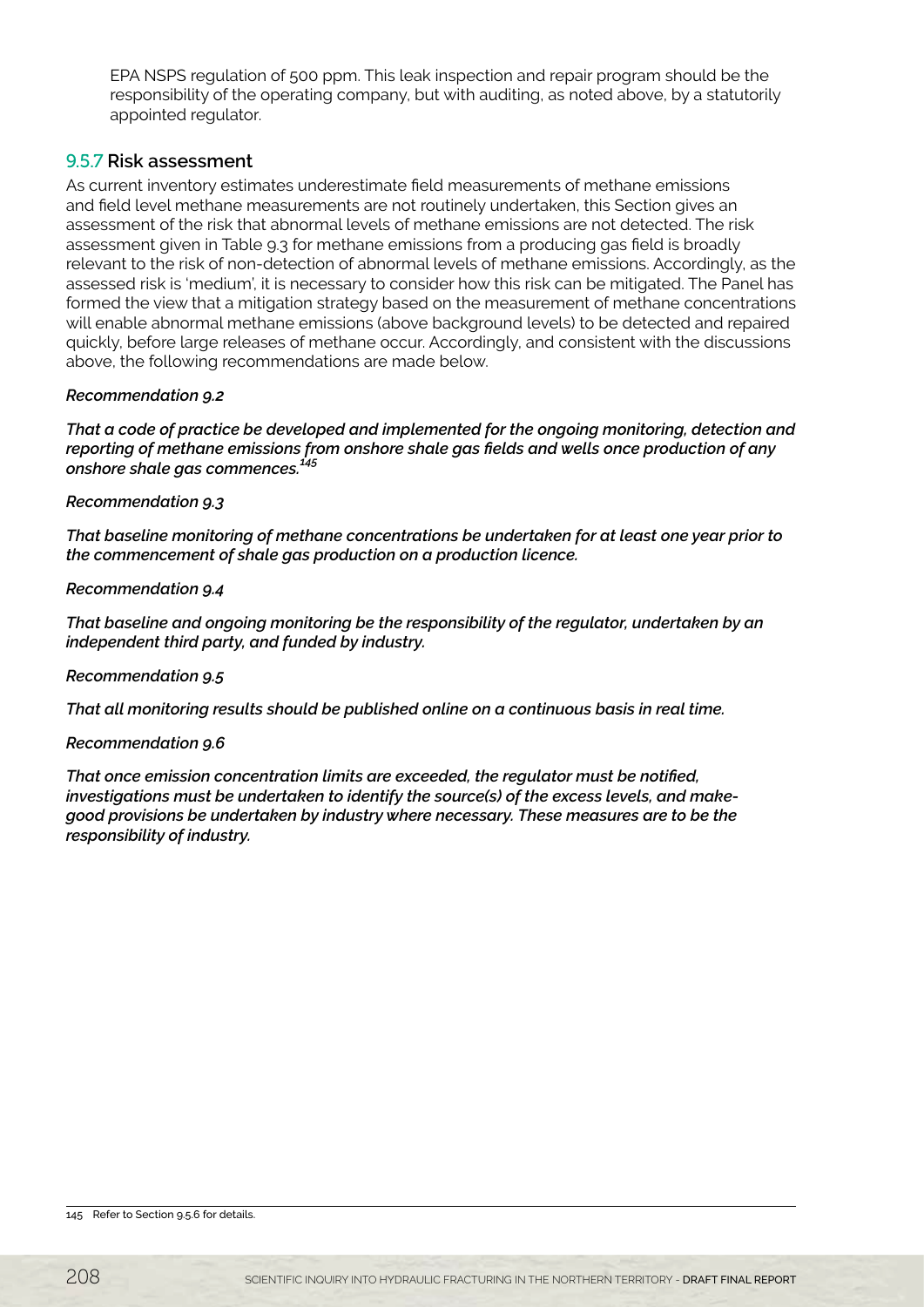# <span id="page-18-0"></span>9.6 Life cycle GHG emissions from a new gas field

In this Section, estimates are given for the quantities of life cycle GHG emissions for a new shale gas field in the NT producing 200, 1,000 and 3,400 TJ/day. These results are used in a risk assessment by comparing the life cycle emissions from a 1,000 TJ/day production with global GHG emissions. The key findings identified by the Panel are that:

- GHG emissions from any new onshore shale gas field in the NT (producing 1,000 TJ/day or 365 PJ/y) would contribute around 5% of Australian GHG emissions and on a global basis, 0.05% of global GHG emissions;
- the assessed risk of life cycle GHG emissions from a new shale gas industry in the NT, before any further mitigation, is 'medium'; and
- because there is little opportunity to reduce GHG from the downstream stage, the focus for risk reduction for life cycle GHG emissions must be on reducing upstream methane emissions, as outlined in Section 9.4.

# 9.6.1 **Quantity of GHG emissions**

The life cycle GHG emissions estimates are based on possible production estimates<sup>146</sup> provided by industry where a potential shale gas field is assumed to have production in the range of 800 - 1100 TJ/day for a large gas field development, or 100 - 220 TJ/day for a small development. In addition, a further submission $147$  provided a best estimate indicative development scenario that equates to 3,400 TJ/day (1,240 PJ/y). In this development scenario, it is assumed that 2,740 TJ/day is used for liquid natural gas (**LNG**) export and 660 TJ/day is used for domestic gas consumption. When gas is exported, there are additional upstream emissions in Australia associated with the conversion of gas to LNG, while emissions associated with transport, regasification and combustion occur in another country. Based on these three production scenarios, the estimated quantity of life cycle GHG emissions, which combine upstream GHG emissions with the downstream GHG emissions from the combustion of natural gas for end use application, are shown in **Table 9.4**. In the case of LNG, the emissions accounting is done for both Australian-only emissions and for combined Australian and overseas emissions. The data in **Table 9.4** represents the additional quantity of GHG emissions for given levels of any new shale gas production. They are applicable for the combustion of gas and apply irrespective of the whether the gas is used for heating or electricity production. Further, they are estimates of total emissions only and do not take account of the net emissions where gas may replace other fossil fuels.

<sup>146</sup> Origin submission 153; Santos submission 168; Pangaea Resources Pty Ltd, submission 263 (**Pangaea submission 263**). 147 DPIR submission 281, pp 3-4.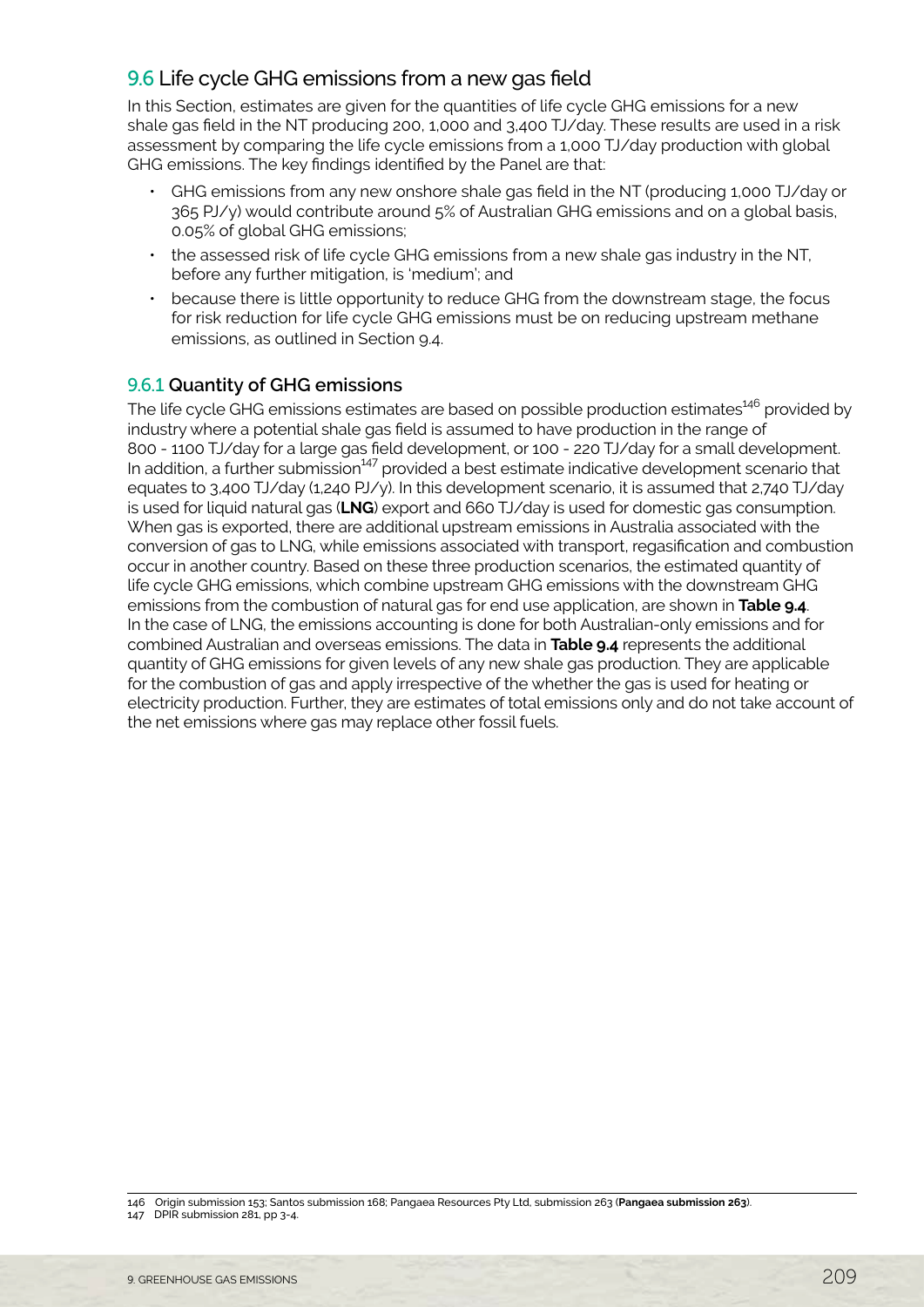#### Table 9.4: Quantity of life cycle GHG emissions and comparison to the total GHG footprint for Australia.

| <b>Total gas production</b><br>TJ/day | <b>Location of emissions</b>          | Life cycle GHG<br>emissions <sup>148</sup> per year<br>Mt CO <sub>2</sub> e/y | <b>Proportion of Australia's</b><br>emissions for 2015 <sup>149</sup><br>% |
|---------------------------------------|---------------------------------------|-------------------------------------------------------------------------------|----------------------------------------------------------------------------|
|                                       |                                       | Based on a 100-year GWP (= 36)                                                |                                                                            |
| 1,000 150                             | Australia                             | 26.5                                                                          | 4.5                                                                        |
| 200                                   | Australia                             | 5.3                                                                           | 0.9                                                                        |
| $3,400^{151}$                         | Australia                             | 38.9                                                                          | 6.6                                                                        |
| $3,400^{152}$                         | Australia and overseas <sup>153</sup> | 98.8                                                                          |                                                                            |
|                                       |                                       | Based on a 20-year GWP (= 87)                                                 |                                                                            |
| 1,000                                 | Australia                             | 31.6                                                                          | 3.9                                                                        |
| 200                                   | Australia                             | 6.3                                                                           | 0.8                                                                        |
| 3,400                                 | Australia                             | 56.2                                                                          | 7.0                                                                        |
| 3,400                                 | Australia and overseas                | 116.3                                                                         |                                                                            |

The quantity life cycle GHG emissions in Australia from a shale gas field producing 1,000 TJ/day is estimated to be 4.5% of as a proportion of Australia's GHG inventory emissions for a 100-year GWP (when the inventory results for methane are converted to a common GWP=36). In the case of a gas production of 3,400 TJ/ day, where approximately 80% of the gas is used for LNG export and approximately 20% is used for domestic consumption, the quantity life cycle GHG emissions in Australia is estimated to 6.6% of Australia's GHG inventory emissions for 100-year GWP (when inventory results for methane are converted to a common GWP=36).

#### 9.6.2 **Risk assessment**

Because 78% of the full life cycle emissions occur in the downstream phase and limited control can be exercised over the emissions associated with the combustion of gas in the downstream phase, it is appropriate to focus the risk assessment of GHG emissions over the full life cycle (which considers both CO<sub>2</sub> and CH<sub>4</sub> emissions for both upstream and downstream phases). **Table 9.5** contains the risk assessment for life cycle GHG for a gas field producing 1,000 TJ/day, based on emissions as a proportion of global GHG emissions. The Panel has assessed the risk associated from GHG emissions over the full life cycle as 'medium'.

<sup>148</sup> The downstream emissions from combustion of natural gas was assumed to be 57 g CO<sub>2</sub>e/MJ; Steen 2001. Domestic consumption of gas upstream emissions were assumed to be 15.5 g CO<sub>2</sub>e/MJ (100-year GWP) or 29.5 g CO<sub>2</sub>e/MJ (20-year GWP); Skone 2016, Table C-1 & C-2 applicable to the Appalachian shale gas field. The life cycle emissions are then 72.5 g CO<sub>2</sub>e/MJ (100-year GWP) and 86.5 g CO<sub>2</sub>e/MJ (20year GWP).

<sup>149</sup> Australia's total emissions are taken from the NIR for 2015 (Department of the Environment and Energy 2017h), with the methane emissions converted to CO<sub>2</sub>e by the GWP shown in the Table above. The NO and other emissions are left with the same CO<sub>2</sub>e value as in NIR for 2015. Australia's national inventory total emissions for 2015 were reported as 537.9 Mt CO<sub>2</sub>e/y.

<sup>150</sup> The production of 1,000 TJ/day and 200 TJ/day are assumed to be 100% Australian domestic consumption; see previous footnote for life cycle emissions.

<sup>151</sup> It is assumed that 660TJ/day is consumed inAustralia and 2,740TJ/day is exportedvia LNG processing.TheAustralian domestic consumption component has both upstream and downstream emissions of 72.5 g CO<sub>2</sub>e/MJ (100-year GWP): see footnote above. The Australian LNG component has only upstream emissions of 15.5 g CO<sub>2</sub>e/MJ + 5.9 g CO<sub>2</sub>e/MJ. The later component represents the emissions from LNG production (Hardisty et al. 2012).

<sup>152</sup> The Australian domestic consumption component is estimated using 72.5 g CO<sub>2</sub>e/MJ (100-year GWP): see footnote above. The Australian LNG component has upstream emissions = 21.4 g CO<sub>2</sub>e/MJ (as noted previously), plus overseas emissions of 1.6 + 1.3 g CO<sub>2</sub>e/MJ for LNG shipping and regasification (Hardisty et al. 2012) and natural gas combustion of 57 g CO<sub>2</sub>e/MJ (Steen 2001). This gives total emissions, both locally and overseas, for the LNG stream = 81.3 g CO<sub>2</sub>e/MJ (100-year GWP).

<sup>153</sup> In this case, the overseas emissions amount to 98.8 – 38.9 = 59.9 Mt CO2e/y. It is not appropriate to account for these overseas emissions against Australian emissions, but rather against the importing country's emission inventory.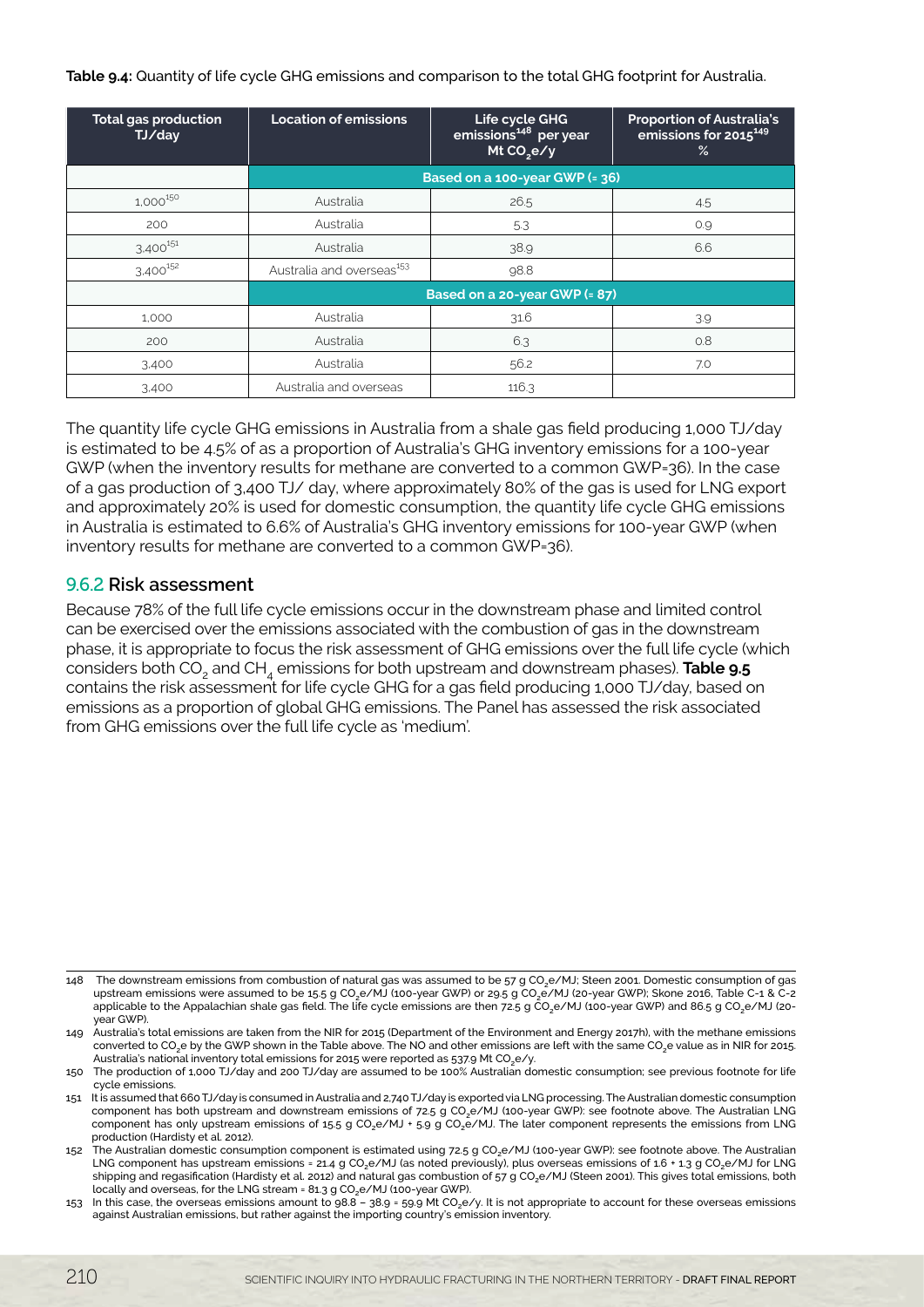<span id="page-20-0"></span>**Table 9.5:** Risk assessment to climate change for life cycle GHG emissions from any new shale gas field producing 1,000 TJ/day.

| <b>Risk assessment</b><br>component | Assessment | <b>Reason</b>                                                                                                           |
|-------------------------------------|------------|-------------------------------------------------------------------------------------------------------------------------|
| Likelihood                          | High       | Life cycle GHG emissions occur mostly on a continuous basis but with some<br>episodic releases                          |
| Consequences                        | Low        | Life cycle GHG emissions (from a new field) are a very low proportion (0.05%)<br>of global GHG emissions <sup>154</sup> |
| <b>Risk</b>                         | Medium     | Based on the risk assessment matrix in Chapter 4                                                                        |

While the assessed risk to climate change from life cycle GHG level is 'medium', there is little opportunity to reduce GHG from the downstream stage, and the focus of any risk reduction should be on reducing upstream methane emissions as outlined in Section 9.4.

# 9.7 Life cycle GHG emissions: technology comparisons for electricity production

Natural gas is used for heating purposes (domestic, commercial and industrial), electricity generation, and as a feedstock for the production of other materials. The focus in this Section is on the life cycle emissions produced from electricity generation by natural gas plants and other technologies. GHG emission results are presented in terms of the quantity of CO<sub>2</sub>e per unit of electrical energy produced (MWh). The Panel's key findings are that:

- the downstream emissions from modern natural gas electric power generation plants represent 78% of the life cycle GHG emissions (and the upstream methane emissions represent 17% of the life cycle GHG emissions);
- the life cycle GHG emissions from shale gas generated electricity are 50-60% of that from coal generated electricity. Natural gas combined cycle gas turbine power plants<sup>155</sup> (CCGT) have a lower climate impact than supercritical pulverised coal power, provided methane emission rates are lower than 3.3%;
- the total life cycle GHG emissions from renewable energy sources are much lower (and generally less variable) than those from fossil fuels. For example, supercritical coal fired electricity releases about 20 times more GHG per megawatt-hour than solar electricity; and
- in the short to medium term, the Australian National Electricity Market is likely to require higher levels of flexible, gas fired generation, which can provide a reliable, low emissions substitute for ageing coal fired generation, and can provide essential security services to rapidly respond and complement variable renewable electricity generation.

# 9.7.1 **Electricity production**

The life cycle emissions of shale gas represent the combination of the downstream emissions with the upstream emissions in terms of CO<sub>2</sub>e. Downstream emissions refer to final use of the natural gas for electricity production, which includes the operation of power plants and the transmission and distribution of electricity to the consumer. Skone et al. estimated that the life cycle emissions from CCGT turbines are 497 kg CO<sub>2</sub>e/MWh for 100-year GWP and 592 kg CO2e/MWh for 20-year GWP.156 Older style open cycle gas turbine peaking plants have greater emissions.<sup>157</sup> Skone et al. also determined that the total life cycle GHG emissions for electricity generation are dominated by CO<sub>2</sub> from power generation. In the case of CCGT, the downstream power generation represents 78% of total life cycle GHG emissions and the upstream emissions accounts for about 22% of life cycle GHG emissions.

<sup>154</sup> For a gas field production of 1,000 TJ/day (365 PJ/y), the gross life cycle GHG emissions (not allowing for any replacement of coal-fired electricity) is 26.5 Mt CO2e/y (Table 9.4) or approximately 5% of Australian GHG emissions (= 543.3 Mt CO2e/y). On a global basis, these represent 0.05% of global GHG emissions (= 26.5 Mt CO2e/y compared to 49 Gt CO2e/y). At this level of contribution to global GHG, the consequence for GHG emissions from a gas field is assessed as 'minor/ moderate', and therefore, the consequence rating is considered to be 'low': see Section 9.9.

<sup>155</sup> A combined-cycle power plant uses both a gas and a steam turbine together to produce up to 50% more electricity from the same fuel than a traditional simple open-cycle plant.

<sup>156</sup> Skone et al. 2016.

<sup>157</sup> An open cycle gas turbine plant uses only a gas turbine to produce electricity; this technology does not recover heat via a steam turbine and therefore has a lower efficiency and higher fuel use than CCGT. OCGT can respond quickly to changes in electricity demands, but modern CCGT plants can operate with a high degree of flexibility and fast response times.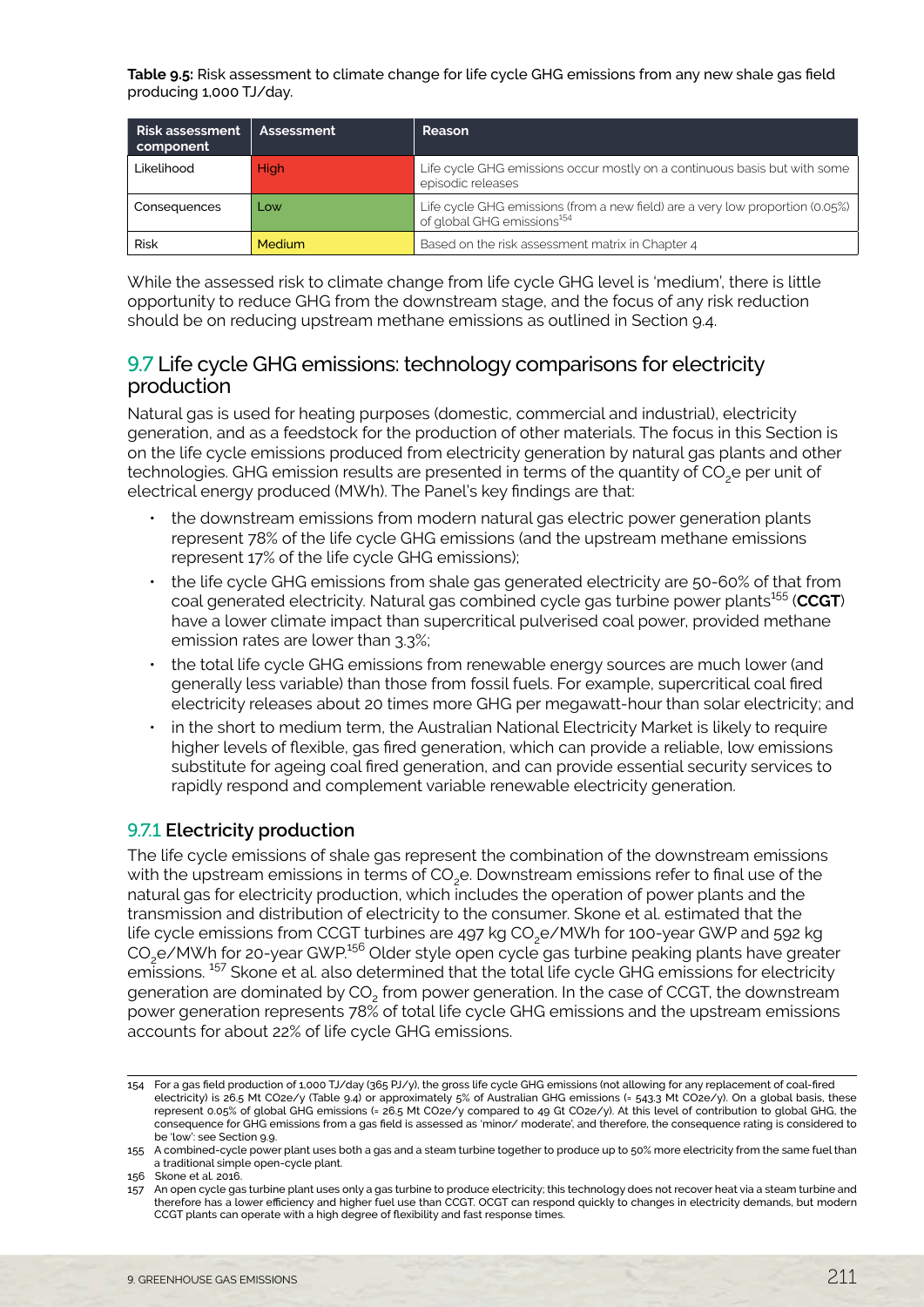# 9.7.2 **Comparison with coal**

Natural gas fired power has lower GHG emissions per unit of electricity than coal fired power because of the relatively low carbon-to-energy intensity of natural gas<sup>158</sup> and the relatively high efficiency of natural gas power plants. However, upstream  $CH<sub>A</sub>$  emissions can reduce the life cycle GHG advantage of natural gas fired power plants.

Heath et al. employed a process of harmonisation to normalise a wide range of results to a common set of units, while ensuring consistent system boundaries and sets of major activities throughout the production and use of shale gas. $159$  Ten harmonised estimates of life cycle GHG emissions from the use of shale gas for electricity generation are compared with 215 harmonised estimates for conventional gas and coal power generation, all from the peerreviewed literature.160 Even with greater consistency after harmonisation, variability in results remained because of intrinsic differences between the study conditions. Therefore, the validity of comparing individual results from different authors is highly questionable. Nevertheless, Heath et al. found that the median of GHG life cycle emissions from shale gas generated electricity from CCGT plants was less than half those from coal fired electricity generation. The median estimates for the life cycle emissions of shale and conventional CCGT plants after harmonisation were nearly identical: 465 kg CO<sub>2</sub>e/MWh for shale, and 461 kg CO<sub>2</sub>e/MWh, respectively. The median estimate for the life cycle emissions of coal fired electricity generation after harmonisation was 980 kg CO2e/MWh. This covers four coal combustion technologies and thermal efficiencies representative of modern plants.

Littlefield et al. determined that for electricity generation, the upstream methane emission rate would have to be greater than 4.4% of natural gas production for CCGT to be worse than supercritical, pulverised coal power generation for a 20-year GWP, or 10.0% for a 100-year GWP.<sup>161</sup> Use of an alternative procedure (Technology Warming Potential (**TWP**), that is independent of GWP timeframes) found that as long as  $CH<sub>4</sub>$  emission rates are lower than 3.3%, CCGT power plants have a lower climate impact (in terms of cumulative radiative forcing) than supercritical, pulverised coal power at all points in a time series.162 **Table 9.6** provides estimates of the emissions from various forms of coal fired and gas fired electric power generation. Both forms of gas fired generation represent substantial reductions on the average Australian National Electricity Market generation. Nevertheless, the life cycle emissions from new black coal-fired High Efficiency, Low Emission (**HELE**) generators can approach the emissions of open cycle gas turbines (**OCGT**).

|                           | GHG emissions, kg CO <sub>2</sub> e/ MWh |                                                         |                                                      |                             |                          |
|---------------------------|------------------------------------------|---------------------------------------------------------|------------------------------------------------------|-----------------------------|--------------------------|
|                           | Coal power generators                    |                                                         |                                                      | <b>Gas power generators</b> |                          |
|                           | <b>Black coal</b><br>supercritical HELE  | <b>Black coal</b><br>ultra-supercritical<br><b>HELE</b> | <b>Average National</b><br><b>Electricity Market</b> | Open cycle<br>(OCGT)        | Combined cycle<br>(CCGT) |
| Downstream <sup>163</sup> | 860                                      | 700                                                     | 990                                                  | 620                         | 370                      |
| Upstream <sup>164</sup>   | 128                                      | 116                                                     | 137                                                  | 156                         | 120                      |
| Life cycle                | 988                                      | 816                                                     | 1127                                                 | 776                         | 490                      |

 **Table 9.6:** GHG emissions for various forms of electric power generation.

As **Table 9.6** demonstrates, the best gas fired generation (CCGT) is approximately 60% as emission intensive as the most efficient coal fired plant (ultra-supercritical coal HELE generation) based on life cycle GHG emissions.

<sup>158</sup> https://www.eia.gov/tools/faqs/faq.php?id=73&t=11.

<sup>159</sup> Heath et al. 2014.

<sup>160</sup> Whitaker et al. 2012; Donoghue et al. 2014. 161 Littlefield et al. 2016.

<sup>162</sup> Littlefield et al. 2016.

<sup>163</sup> Figures are the estimated downstream emissions for new power stations (Finkel et.al. 2017, p 203) with the exception of the NEM; Based on data for the NEM (Brazzale 2016), the average emissions are 860 kg CO<sub>2</sub>e/ MWh for black coal generators and 1250 kg CO<sub>2</sub>e/ MWh for brown coal generators, and the combined average emissions (weighted on outputs) are 990 kg CO<sub>2</sub>e/ MWh.

<sup>164</sup> It has been estimated (Whitaker et. al. 2012) that in the case of coal, upstream transmission and distribution accounts for some 5% to 10% of emissions and that coal-mine methane emissions yield a median estimate of 63 kg CO2e/ MWh; Indicative estimates for the upstream emissions for OCGT (fleet peaking) and CCGT are 156 and 120 kg CO<sub>2</sub>e/ MWh respectively, Skone et. al. 2016, Table C-4.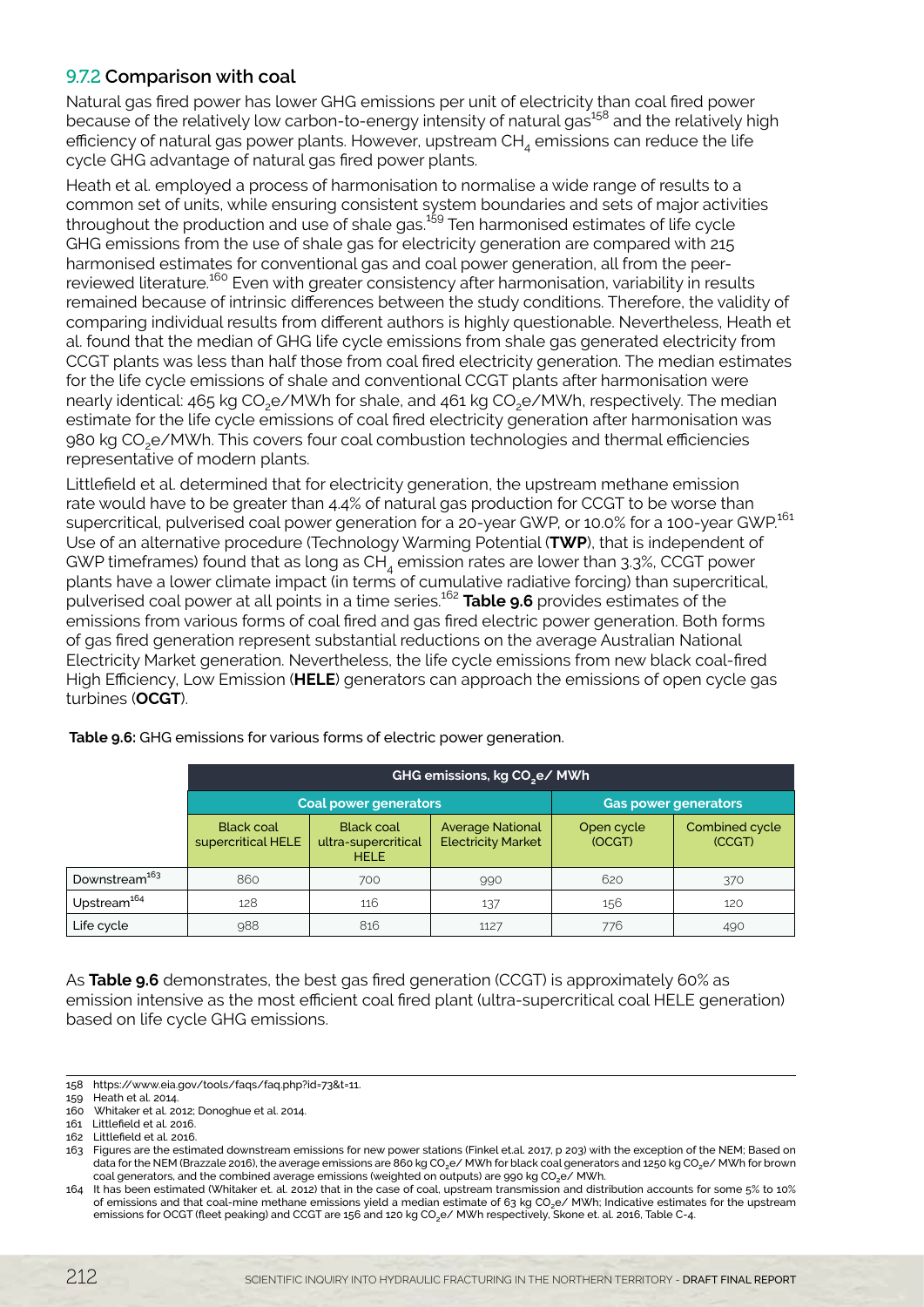If natural gas is used to fully displace coal from electricity production in Australia, and the net unit CO<sub>2</sub>e savings are in the order of 515 kg CO<sub>2</sub>e/MWh of electricity<sup>165</sup> (see above) for 100-year GWP, there could potentially be a reduction in Australia's GHG emissions of 1% in the case of 200 TJ/day production and 5% in the case of 1,000 TJ/day production.166 However, it should be noted that the actual savings will be less than that estimated because not all of the gas supply will be used as a fuel for electricity generation. For example, gas may be used to supplement renewable energy sources and to assist with grid stability (where there are high levels of renewables), used to replace coal, exported as LNG (as considered previously), used for heating (domestic, commercial and industrial), and/or used as a feedstock chemical for industrial processes.

#### 9.7.3 **Comparison with renewable energy technologies**

The US NREL has carried out a comprehensive review of published GHG lifecycle assessments of electricity generation technologies. Approximately 2,165 references were collected, of which 296 passed screens for quality and relevance, and distributional information on the emissions was calculated based on the as-published data. The resultant data was published and the median emission results for a selection of renewable energy technologies are given in **Table 9.7**.

Table 9.7: Median GHG emissions for a selection of renewable energy technologies.<sup>167</sup>

| Renewable energy<br>technology | Life cycle GHG estimate<br>kg CO <sub>2</sub> e/ MWh | Renewable energy<br>technology | Life cycle GHG estimate<br>kg CO <sub>2</sub> e/ MWh |
|--------------------------------|------------------------------------------------------|--------------------------------|------------------------------------------------------|
| Geothermal                     | 45                                                   | Wind-onshore and offshore      |                                                      |
| Photovoltaic                   | 46                                                   | Ocean energy                   |                                                      |
| Concentrating solar thermal    | 22                                                   | <b>Hydropower</b>              |                                                      |

The results in **Table 9.7** show that the total life cycle GHG emissions from renewables are much lower than those from fossil fuels. For example, the life cycle GHG emissions on a per megawatthour basis are about 22 times higher from supercritical coal fired electricity (**Table 9.6**) than from photovoltaic solar electricity.

It has also been claimed that it is cheaper to employ solar and wind power, and pumped hydro and batteries to provide baseload power and manage energy supply/demand fluctuations, which are the major functions of gas in the electricity system.<sup>168</sup> Estimates for the cost of producing electricity in Australia for a range of technologies have recently been developed.<sup>169</sup> While these levelised cost of electricity (**LCOE**) results provide a different perspective, it is important to realise that investment decisions involve numerous other factors not reflected in the LCOE values.

#### 9.7.4 **Future electricity generation mix and the role of gas**

In a recent review of the Australian National Electricity Market by Finkel et al., it was found that under a proposed Clean Energy Target (**CET**) policy setting, calibrated to achieve an emissions reduction target of 28% on 2005 levels by 2030, there is a need for a substantial change in the electricity generation mix. Renewables are projected to have their proportion of generation increased from 28% in 2020 to 42% in 2030 and 70% in 2050, whereas fossil fuels are projected to have their proportion of generation reduced from 72% in 2020 to 58% in 2030 and 30% in 2050. The proportion of gas generation will reduce from 6% in 2020 and 2030 to 4% in 2050.<sup>170</sup>

APPEA used recent research from the US and Europe to suggest that renewables and fast reacting gas fired power general technologies appear to be highly complementary and should be jointly installed to meet the goals of reduced emissions and stable supply.<sup>171</sup> However, concern has been raised about developing an over reliance on gas and renewables as an energy mix. For example, the Climate Council has observed that using existing gas fired generators to complement wind and solar power, while scaling up a range of renewable energy technologies,

<sup>165</sup> Heath et al. 2014.

<sup>166</sup> Savings of 515 kg CO2e/MWh of electricity, at 51% generation efficiency, converts to a savings of 72.9 g CO2e/MJ of delivered gas. For example, for a production of 200 TJ/day this represents savings in emissions of 5.3 Mt CO<sub>2</sub>e/y; this is approximately 1% of Australia's GHG emissions.

<sup>167</sup> IPCC Working Group III 2012, p 190.

<sup>168</sup> Climate Action Darwin submission 446, p 9.

<sup>169</sup> Finkel et al. 2017.

<sup>170</sup> Finkel et al. 2017, p 93.

<sup>171</sup> APPEA submission 215, p 8.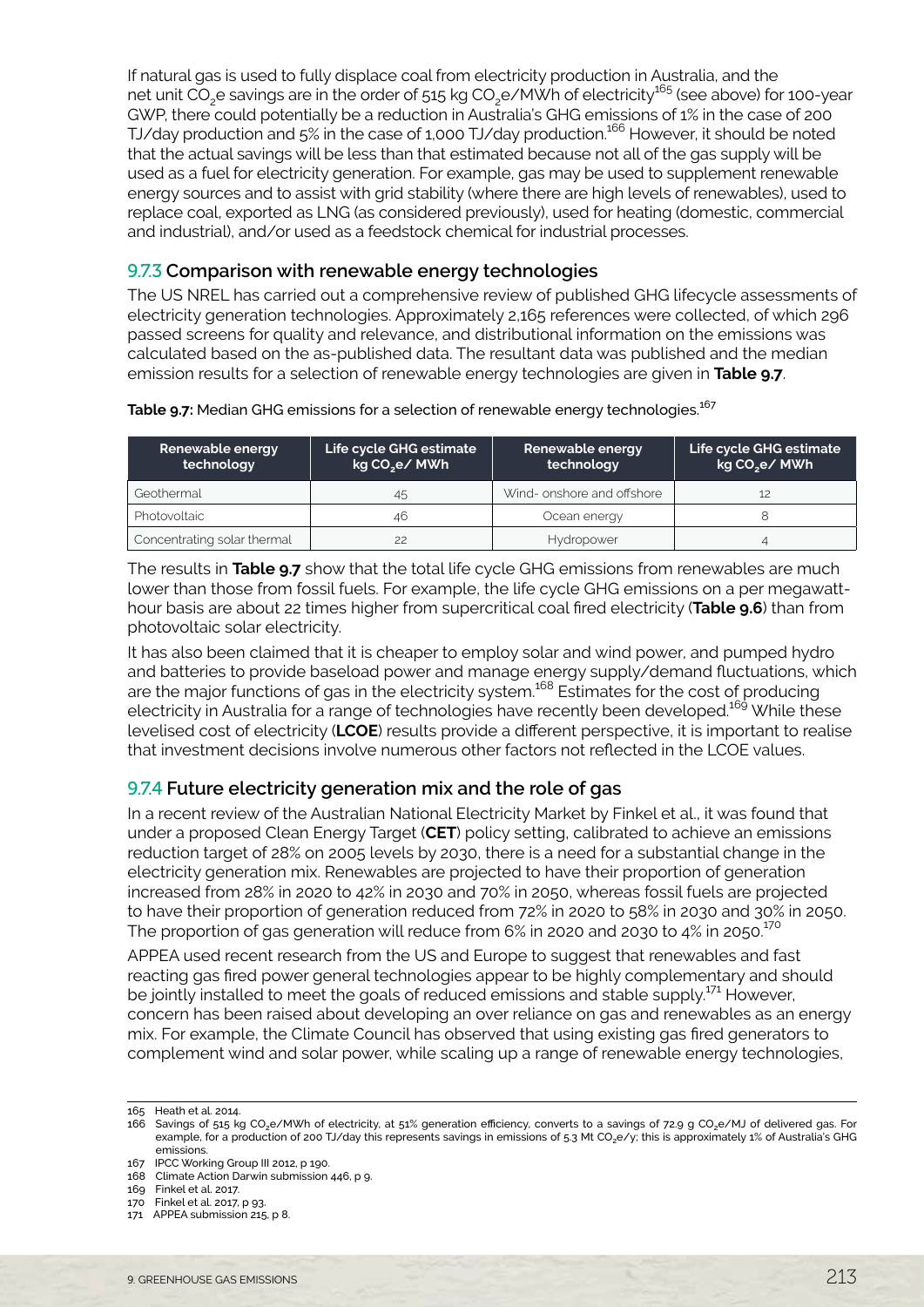<span id="page-23-0"></span>energy storage, and energy efficiency measures can deliver a limited benefit, provided the end goal is phasing out the use of all fossil fuels as quickly as possible.<sup>172</sup>

Since 2014, when gas fired generation was contributing around 13% of electricity energy generation in the Australian National Energy Market, gas fired generation output has been in decline due largely to higher gas prices, increases in variable renewable energy generation, and reduced electricity demand. As noted in the Finkel review,<sup>173</sup> access to a reliable and affordable gas supply is in the interest of all Australians given its direct use for heating, as a feedstock chemical for industrial processes, and as a fuel for electricity generation. Gas has an important role to play in supporting the continued deployment of renewable energy technologies. Rapid changes in power output from variable renewable energy generation need to be balanced with generation technology that has the ability to increase (ramp up) or decrease (ramp down) power output at the same time. Gas fired generators have the ability to 'fast ramp'. Most of Australia's coal fired generators do not.

In the short to medium term, the Australian National Energy Market is likely to require higher levels of flexible, gas fired generation, which can provide a reliable, low emissions substitute for ageing coal fired generation, and essential security services to complement variable renewable electricity generation. Storage technologies, such as pumped hydro and batteries, will be able to play a role to support reliability as and when they are deployed at scale.<sup>174</sup> Over a longer time frame, as Australia transitions to lower emissions generation, natural gas may be replaced by zero emissions fuels such as hydrogen and biogas.

# 9.8 Methane emissions from abandoned shale gas wells

Abandoned oil and gas wells provide a potential pathway for subsurface migration and emissions of methane to the atmosphere (see Chapter 5, 7 and 10). As has been noted there are an estimated three million abandoned oil and gas wells throughout the US, with no regulatory requirement to monitor or account for their methane emissions in the national inventory.<sup>175</sup> Estimates are given for the quantity of methane emissions from plugged, unplugged and decommissioned wells. These results are used as the basis of risk assessment based on comparing the emissions from 1,000 decommissioned wells in the NT with global methane emissions. The key findings identified by the Panel are that:

- the evidence on methane emissions from decommissioned and abandoned gas wells is mixed. It is clear, however, that properly decommissioned wells (abandoned wells that have been cut-off, sealed (plugged) and then buried under soil) have lower methane emissions than wells that have been abandoned with wellhead infrastructure left above the surface;
- there is a need to improve the integrity performance of decommissioned wells over the long term, such as 1,000+ years, and this needs further research;
- fugitive methane emissions from any onshore shale gas industry in the NT (for the case of 1,000 decommissioned wells) is estimated to represent 0.7% of Australia's inventory fugitive methane emissions and 0.005% of the global anthropogenic methane emissions from fossil fuels; and
- the assessed risk of fugitive methane emissions from decommissioned wells resulting from any new shale gas industry in the NT, without any further mitigation, is 'medium'.

#### 9.8.1 **Quantity of emissions**

Studies suggest that 4-9% of all wells drilled experience some form of gas leakage that is observable at the surface.176 The quality of the casing installations is considered the major potential pathway for fugitive gas seepage.177 Any pathway outside the casing is of particular concern because it may lead to leakage from intermediate-depth gas zones, rather than from the deeper target reservoirs. Mitigation is possible. It is noted that hydraulic fracture stimulation does not appear to be a significant risk of methane leakage, although problems can occur when

<sup>172</sup> Climate Council, submission 458, p 5.

<sup>173</sup> Finkel et al. 2017.

<sup>174</sup> Finkel et al. 2017, p 109. 175 Kang 2014. p 18173.

<sup>176</sup> Watson and Bachu 2009; Ingraffea et al. 2013.

<sup>177</sup> Dusseault and Jackson 2014.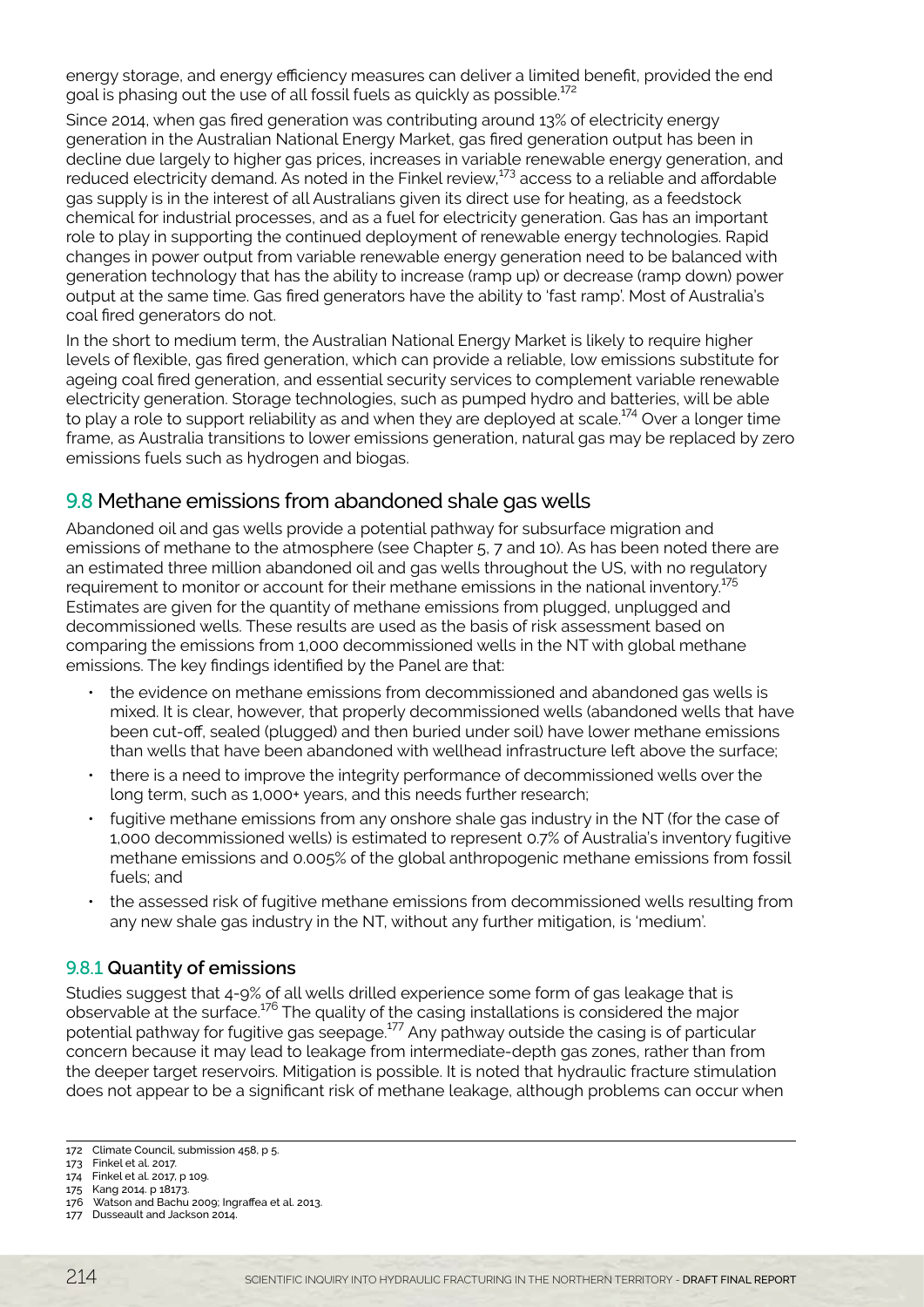stimulation induces connection with legacy or offset wells that have not been plugged.<sup>178</sup> In another study,<sup>179</sup> it was noted that poor cementing may result in well integrity failure and potential leaks. This is influenced by three main factors: failure to bring the cement top high enough, failure to surround the casing completely with cement, and gas migration in the cement during cement setting. Direct measurements<sup>180</sup> of methane fluxes from 19 abandoned oil and gas wells in Pennsylvania were undertaken, with methane flow rates observed from all 19 wells and the mean well methane flow rate being 99 kg/y. Of the 19 measured wells, most were over half a century old, five (26%) were plugged and 14 (74%) were unplugged. The integrity of plugging was difficult to determine. Three out of the 19 measured wells were high emitters that had methane flow rates that were approximately three orders of magnitude larger than the median well flow rate of 0.5 kg/y. The maximum flow rate from a well was 753 kg/y. In this study, it was also found that methane flow rates from plugged wells were not always lower than methane flow rates at unplugged wells. Assuming the mean flow rate to be representative of all abandoned wells in Pennsylvania, it was estimated that the methane emissions from abandoned wells was 0.1 - 0.5 % of gross gas withdrawal in Pennsylvania. These measurements show that methane emissions from abandoned oil and gas wells can be significant.

In the UK, a study of 102 decommissioned wells (cut-off, sealed and then buried under 2 m of soil) from four onshore oil and gas basins reported that the mean methane flux at the soil surface was 15 ± 27 kg well/y,<sup>181</sup> where the uncertainty is given as the standard deviation in the mean, with a 28% chance that any well would be a net sink of methane. In the case of one additional well that had not been decommissioned, the methane flux was 345 kg /y. The relative methane concentration above wells did not increase with age, and 40% of the most recent wells surveyed showed leaks, implying that leaks develop early (within a decade) in the post-production life of a decommissioned well.

In another study, direct measurement of methane emissions from 138 abandoned oil and gas wells found that nine (6.5%) wells had measurable methane emissions.<sup>182</sup> Only one of the 119 plugged wells was a positive source of methane, emitting 1.8kg/y. By contrast, eight of the 19 unplugged wells were a positive source of methane, with an average methane emission rate of 209 kg/y. There was a skewed pattern of emissions, with a small proportion of measurements comprising the majority of emissions. The results indicate that plugging is essential for mitigation of methane emissions from abandoned wells. The majority of the wells had been drilled since the 1970s and 1980s, although a few had been drilled since the 1850s. It was found that abandoned wells made a small contribution (<1%) to regional methane emissions, and it was estimated that, including abandoned oil and gas wells, the US inventory would increase national  $CH<sub>4</sub>$  emissions from oil and gas activity by 1.9-4.3%.

A range of international industry experience and literature suggests that if the current methods prescribed in national and international codes and standards for petroleum well integrity (of which well abandonment/decommissioning is a component) are adopted, the risk of a petroleum well failing is considered to be low.<sup>183</sup> However, often these types of studies consider petroleum well integrity over a period of decades, with little research conducted on the potential longer-term impacts (over a 1,000+ year period). Some researchers have used simulations to determine the potential for degradation of the cement over the long term. One study considered cement seals over 1,000 years and concluded that cement would be able to isolate CO<sub>2</sub> and upper aquifers over the very long-term, while another study estimated cement plug degradation after 10,000 years and concluded that *"mechanical integrity of cement plugs and the quality of its placement probably is of more significance than chemical degradation of properly placed abandonment*  plugs".<sup>184</sup> These studies were conducted on wells intended for CO<sub>2</sub> storage. Shale gas in the Beetaloo Sub-basin contains very low levels of corrosive gases such as  $CO<sub>2</sub>$  and H<sub>2</sub>S,<sup>185</sup> and therefore, the likelihood of chemical degradation is even lower.

<sup>178</sup> Dusseault and Jackson 2014.

<sup>179</sup> NSW Chief Scientist and Engineer 2014.

<sup>180</sup> Kang et al. 2014.

<sup>181</sup> Boothroyd et al. 2016.

<sup>182</sup> Townsend-Small et al. 2016.

<sup>183</sup> NSW Chief Scientist and Engineer 2014.

<sup>184</sup> Australian Petroleum Production and Exploration Association, submission 465 (**APPEA submission 465**), p 6.

<sup>185</sup> DPIR submission 424, p 3.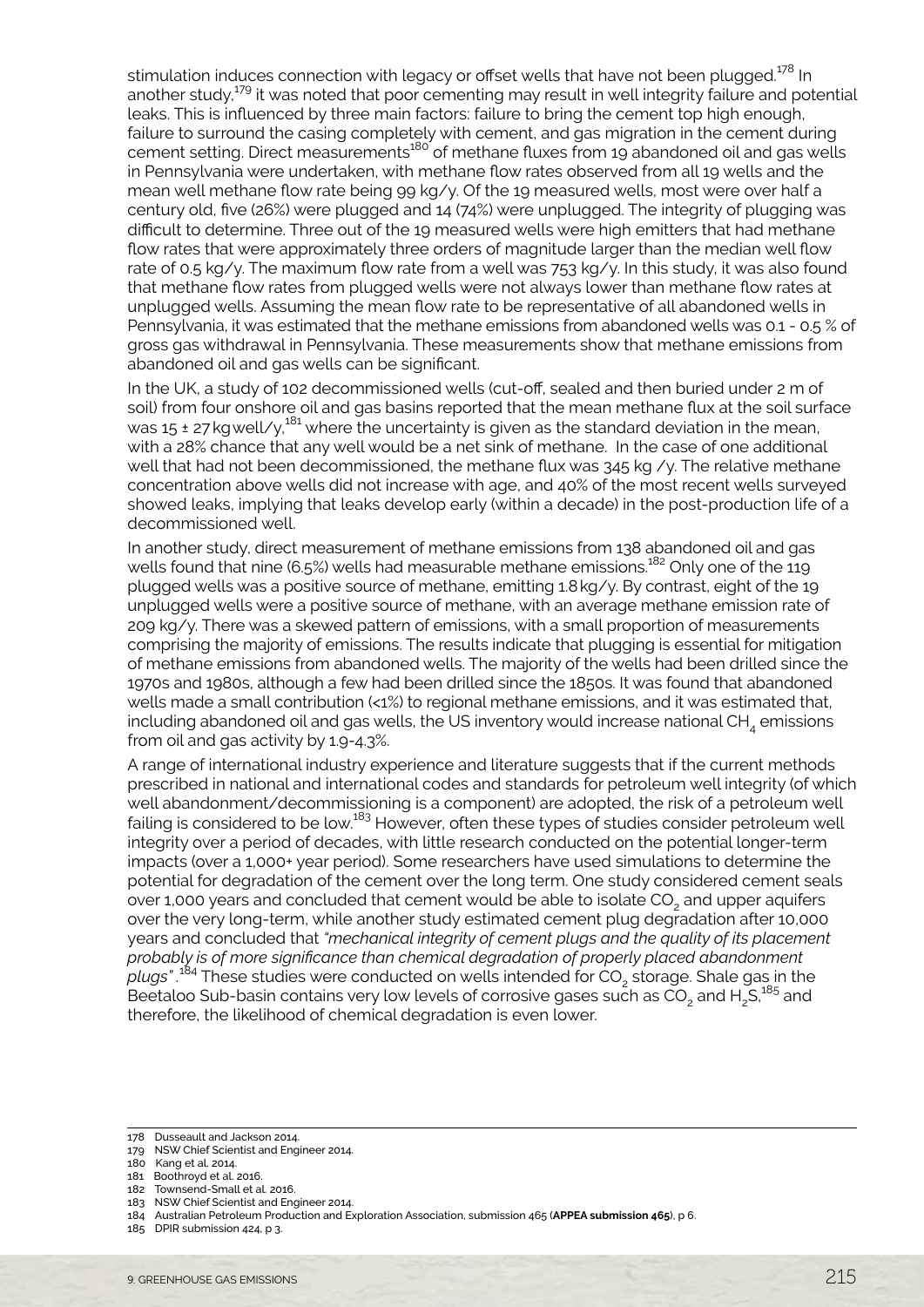A substantial proportion of petroleum wells in NSW are either suspended or abandoned. Current codes and standards may be adequate regarding abandonment of existing exploration or production wells, but were not in effect for historic petroleum wells (legacy wells). Like petroleum wells, mining or irrigation wells also have the potential to connect aquifers and emit fugitive emissions, including following abandonment, if their integrity is compromised. In Queensland, investigations are under way to locate, quantify the emissions and remediate abandoned and legacy wells. For example, it has been noted that:

- *"during the Queensland GISERA greenhouse study in the Surat Basin a number of legacy exploration boreholes were found to be leaking methane. Given the large number of such boreholes in Queensland they represent a potentially significant source of methane in the region. As a result of that work, further research is currently underway in collaboration with the industry to locate and remediate leaking boreholes";*186 and
- *"mobile ground surveys over a wide region between Chinchilla and Roma have surveyed approximately 1,000 abandoned boreholes sites. Downwind methane concentrations have been measured and local wind speed and direction data used to determine whether or not methane is leaking from the boreholes. Most of the boreholes examined are old coal exploration holes, but there have also be numerous plugged and abandoned CSG wells included in the dataset. So far the majority of sites examined have shown no methane emissions. However, a handful of sites have shown some level of emission".* <sup>187</sup>

A recent review by the NSW Chief Scientist and Engineer on abandoned wells<sup>188</sup> noted that different jurisdictions regulate well abandonment in different ways. Some jurisdictions require companies to submit abandonment plans to the regulator for each project. These plans are then reviewed and approved in light of industry standards and field development plans. Other jurisdictions, such as NSW, Queensland and Alberta, have set up codes of practice, rules, or directives, governing well integrity and abandonment that must be adhered to by all companies.

An overview of available oil well abandonment regulations for a selection of countries and jurisdictions found that a general distinction can be observed between European and non-European countries.<sup>189</sup> The main differences lie in the length requirements of the plugs near the deepest casing shoe. In Europe, the length of the cement plug is between 50 m and 100 m, and in evaluated non-European countries, the length of the plug is between 30 m and 60 m. The evaluated regulations primarily comprise prescriptive requirements for plugging and abandonment of oil and gas wells. Further, complementary regulations on matters such as environmental impact can significantly influence the effective management of well abandonment. In a review of the NSW Chief Scientist and Engineer's report on abandoned wells, possible additional measures were identified.<sup>190</sup> In Colorado, all wells used for the injection of fluids must be pressure tested at least once every five years for ongoing management of well integrity. In Alberta, a well bore integrity plan must include assessments of 3D hydraulic fracture propagation extent. In the UK, a recommendation for post management monitoring to detect any well failure after abandonment. Has been made

The Queensland Department of Natural Resources and Mines has recently published a code of practice for the construction and abandonment of coal seam gas wells and associated bores.<sup>191</sup> This code includes principles, mandatory requirements and good industry practice. While this comprehensive prescriptive-based code is applicable to CSG wells, and not shale gas wells, it nevertheless specifies that cement plugs should be a minimum length of 30 m, whereas European codes specify plugs to be 50 m to 100 m and do not include a requirement for ongoing monitoring of methane emissions post abandonment.

- 187 Etheridge et al. 2017, p 43.
- 188 NSW Chief Scientist and Engineer 2014.
- 189 IEA GHG 2009, Section 8.3. 190 EDO NSW 2014, p 11.
- 191 Qld DNRM 2017.

<sup>186</sup>  GISERA 2017, p 8.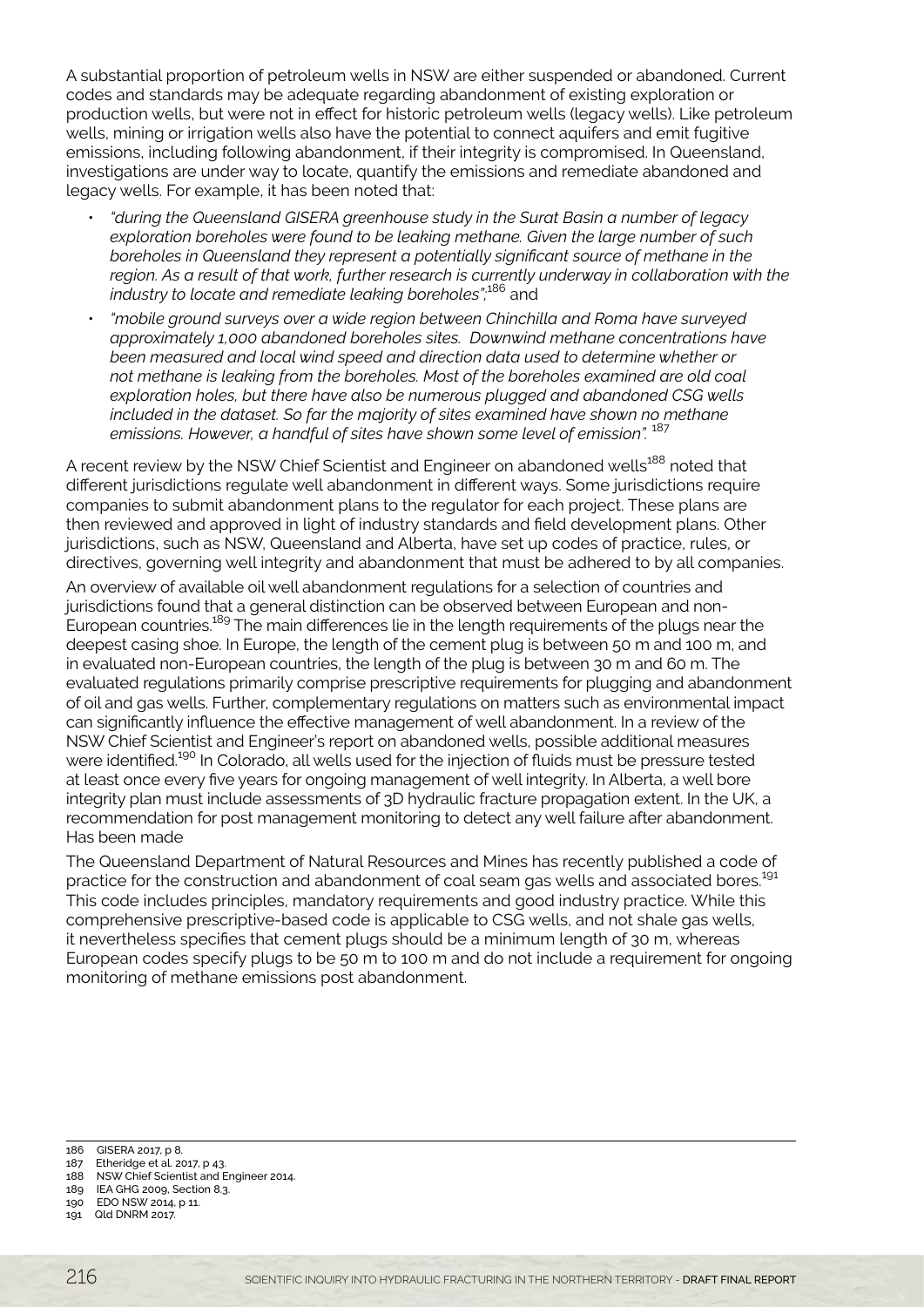It is noted that research is being undertaken in Australia to develop cheaper and more effective measures to seal wells based on the use of bentonite.<sup>192</sup> Further, it is noted that under the NGER scheme, methods will be developed to account for decommissioned wells and wells where production has been temporarily suspended by considering empirical data. In addition, the .<br>results will be reported in the NIR.<sup>193</sup>

Based on the evidence above, methane emissions appear generally lower with plugged or decommissioned wells compared to unplugged wells. To further mitigate methane emissions, it is appropriate to require all wells to be decommissioned post production and that monitoring for possible leaks should be undertaken.

#### 9.8.2 **Risk assessment**

**Table 9.8** contains an assessment of the risk associated with methane emissions from decommissioned wells for a new gas field in the NT, based on these emissions as a proportion of global GHG emissions. The Panel has assessed the risk associated from methane emissions from decommissioned wells as 'medium'.

| <b>Risk assessment</b><br>component | Assessment | Reason                                                                                                                  |
|-------------------------------------|------------|-------------------------------------------------------------------------------------------------------------------------|
| Likelihood                          | High       | Methane emissions occur mostly on a continuous basis once leakage has<br>commenced                                      |
| Consequences                        | Low        | Methane emissions from decommissioned wells are a very low proportion of<br>net global methane emissions <sup>194</sup> |
| <b>Risk</b>                         | Medium     | Based on the risk assessment matrix in Chapter 4                                                                        |

Because the assessed risk is 'medium', it is necessary to consider how this risk can be mitigated. Based on the findings contained in Chapter 5, and information discussed above in this Section, the Panel is of the view that to reduce fugitive emissions from abandoned wells, all postproduction wells must be decommissioned in accordance with leading practice. The Panel therefore repeats *Recommendation 5.1*.

The number of the decommissioned wells will increase during the production life of a gas field and then will remain essentially constant following the decommissioning of the gas field. During the life of a gas production field, methane emissions from any decommissioned wells will be included in monitoring of upstream methane emissions (see Section 9.5). In the decommissioned phase of a gas field, emissions from decommissioned wells should be monitored and levels above normal background levels should be investigated and remedial action taken if appropriate.

192 UQ CCSG 2017.

<sup>193</sup>  Department of the Environment and Energy 2017h.

<sup>194</sup> Assuming that a gas field in the NT will comprise 1,000 decommissioned wells and that the mean methane emissions from each well is 15kgwell/y (see Boothroyd 2014), then this mean leakage represents 0.015 Mt methane/y; this is about 10% of the methane emissions from a new gas field. The Australian National GHG Inventory for methane emissions is 4.36 Mt CH<sub>4</sub>/y (Australian Government NGGI; see also Department of the Environment and Energy 2017h). The fugitive emissions from decommissioned wells in the NT represent 0.3% (=0.015/4.36) of Australia's Inventory methane emissions. The annual global anthropogenic methane emissions are 329 Mt of CH<sub>4</sub> (= 558x0.59; refer to Section 9.1.3 for details). Accordingly, the fugitive emissions from decommissioned wells in the NT represent 0.005% (=0.015/329) of the annual global anthropogenic methane emissions. Also, as noted also in Section 9.1.3, global fugitive emissions from natural gas production represents approximately 0.2% of the annual anthropogenic greenhouse effect of carbon dioxide. At this level of contribution to global anthropogenic methane emissions, the consequence for methane emissions from decommissioned wells is assessed as 'minor/ moderate', therefore, the consequence rating is deemed to be 'low': see Section 9.9 and Table 9.9. During the decommissioned phase of a gas field, emissions from decommissioned wells must be assessed as part of a new methane monitoring regime with possibly revised performance targets.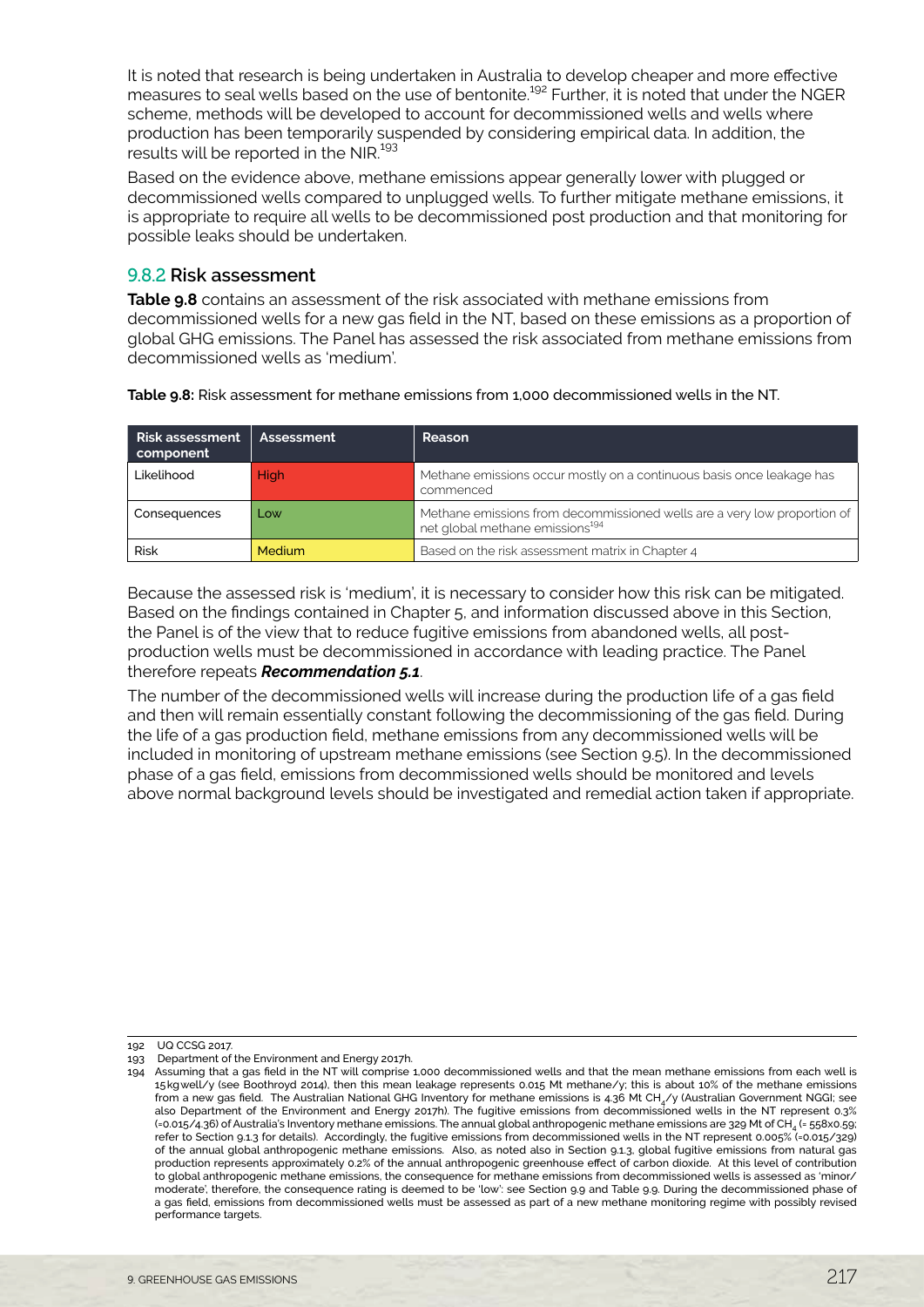# <span id="page-27-0"></span>9.9 Risk assessment summary

The Panel has assessed the risks to climate change associated with GHG emissions, including methane, from any new onshore gas field in the NT. In making these risk assessments, environmental values and objectives were identified and the estimated emissions were compared to global emissions on the basis that climate change is a global problem. **Table 9.9** lists the values, objectives and targets that were adopted by the Panel for these risk assessments.

#### **Table 9.9:** Environmental values and objectives for the risk assessment of GHG, including methane, emissions.

| <b>Theme</b>            | <b>Changing climate</b>                                                                                                                                                                                                        |
|-------------------------|--------------------------------------------------------------------------------------------------------------------------------------------------------------------------------------------------------------------------------|
| Environmental value     | GHG emissions from any new shale gas field in the NT must make a negligible impact<br>on global climate warming.                                                                                                               |
| Environmental objective | GHG and methane emissions from a new shale gas field in the NT must be minimised.<br>The contribution to global Anthropogenic GHG and methane emissions from a new gas<br>field in the NT must be 0.1% or less. <sup>195</sup> |

The Panel has undertaken the following risk assessments:

- upstream methane emissions (see Section 9.4);
- non-detection of abnormal levels of methane emission (see Section 9.5);
- life cycle GHG emissions (Section 9.6); and
- methane emissions from 1,000 decommissioned wells (see Section 9.8).

As each of the assessed risks is 'medium', it is necessary to consider how these risks can be further mitigated to achieve an acceptable level. Given the assessed 'likelihoods' and 'consequences' cannot be reduced to a lower category, each of the assessed risks will remain 'medium'. As the 'consequences' are assessed as 'minor' or 'moderate' (and not 'severe' or 'catastrophic'), it is not necessary to formally invoke the precautionary principle. Nevertheless, the precautionary principle was considered. The decision on the extent of mitigation required to achieve an acceptable level of risk was guided by the principles of ESD, while recognising:

- community concerns around GHG, including methane, emissions;
- community lack of trust with industry;
- community lack of trust with the Government's ability to adequately regulate industry; and
- the lack of facility wide measurements of methane levels.

The NT's regulatory regime must therefore make specific provisions to further limit the extent of any shale gas industry's contribution to climate change by limiting methane and CO<sub>2</sub> emissions through the introduction of the following mitigation measures:

- require the application of the US NSPS and related emission reduction technologies to reduce fugitive emissions at the upstream stage of operations (see Sections 9.3 and 9.4);
- require baseline and ongoing monitoring and reporting of methane concentration<sup>196</sup> levels at any new gas field (see Section 9.5); and
- require that all post production wells be decommissioned in accordance with world leading practice (see Section 9.8).

There are also a number of supplementary risks that may prevent the achievement of lower levels of methane emissions. In **Table 9.10** these risks are identified, together with the actions that can be taken to mitigate the risks.

<sup>195</sup> Increase in GHG and methane emissions in a gas field permit area that are: less than 0.1% of global emissions are deemed 'moderate' and are categorised as having a 'low' consequence level; less than 0.5% of global emissions are deemed 'serious' and are categorised as having a 'medium' consequence level; and less than 1% of global emissions are deemed 'major' and are categorised as having a 'high' consequence level.

<sup>196</sup> It is acknowledged that measuring methane flux levels from a gas field is difficult and the results unreliable. Hence, measurement of methane concentrations is proposed.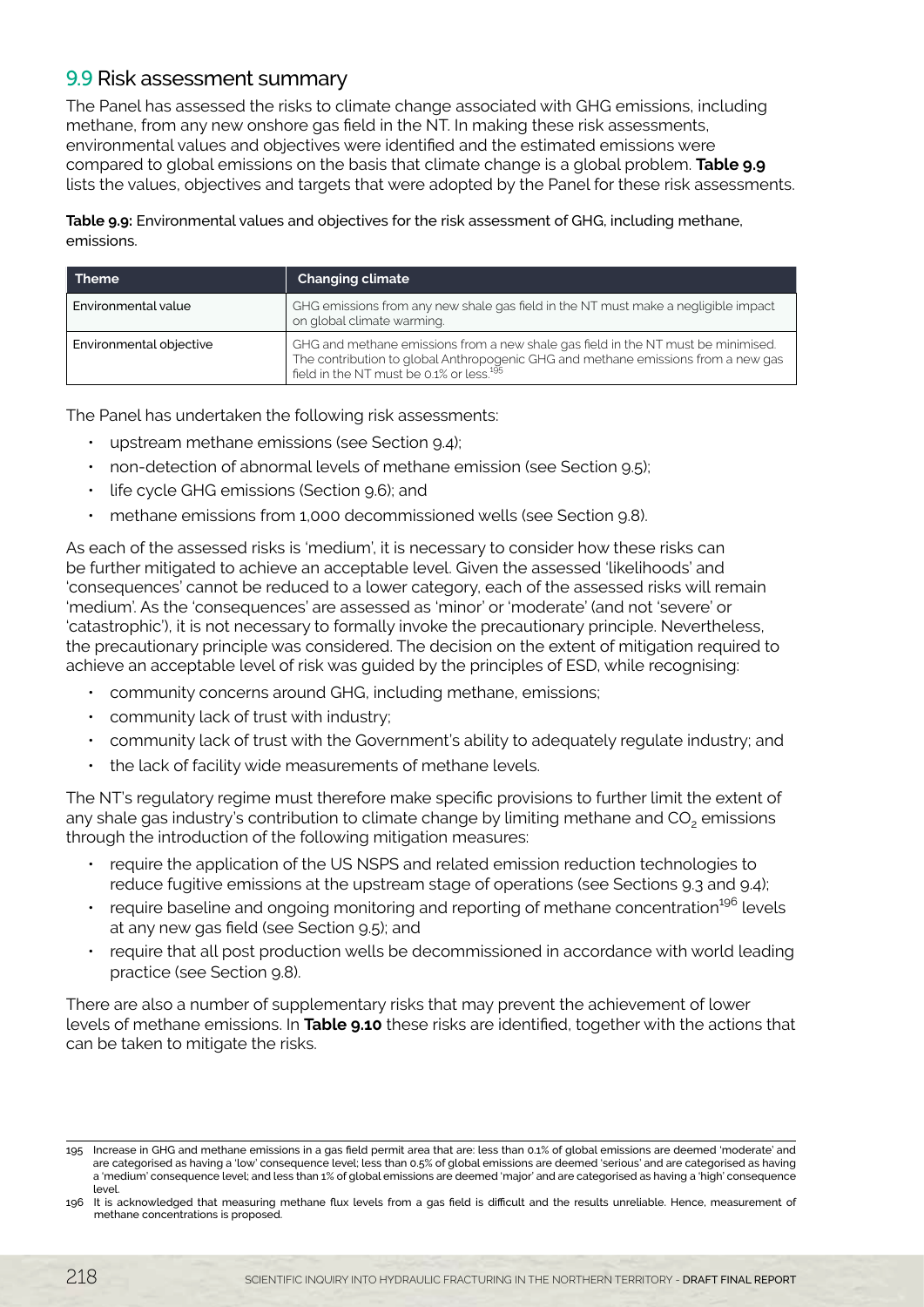**Table 9.10:** Mitigation of supplementary risks that may prevent lower levels of methane emission performance from being achieved.

| <b>Risk identification</b>                                                                             | Comment                                                                                                                                                                                    | <b>Mitigation action</b>                                                                                                                                                                                                                       |
|--------------------------------------------------------------------------------------------------------|--------------------------------------------------------------------------------------------------------------------------------------------------------------------------------------------|------------------------------------------------------------------------------------------------------------------------------------------------------------------------------------------------------------------------------------------------|
| Regulations are not implemented.                                                                       | Regulations are required for reduced<br>emissions completions, compressor<br>emissions and pneumatic controllers.                                                                          | Ensure that world leading practice<br>regulations are implemented that<br>are known to achieve lower methane<br>emissions.                                                                                                                     |
| Regulations may restrict the<br>development or implementation of<br>technologies that lower emissions. | Regulations may hinder the<br>achievement of lower emissions.                                                                                                                              | Prescription-based regulation, only<br>while achieving desirable outcomes,<br>may restrict new technologies. There is<br>a need to allow appropriate flexibility in<br>the formulation of performance-based<br>requlations.                    |
| Regulations are not fully complied with.                                                               | This may have the effect of allowing<br>increased emissions.                                                                                                                               | Ensure that there are appropriate<br>incentives for compliance and penalties<br>for non-compliance.                                                                                                                                            |
| Monitoring for compliance with<br>regulations is not undertaken or is<br>inadequate.                   | Monitoring by a regulatory authority may<br>not occur because of lack of resources.                                                                                                        | Ensure that there are appropriate<br>requirements for monitoring regulatory<br>compliance and that there are adequate<br>resources.                                                                                                            |
| Monitoring of both baseline emissions<br>and emissions during production is not<br>undertaken.         | Monitoring emissions is a means of<br>assuring compliance and to detect<br>'super emitters'.                                                                                               | Ensure that there are appropriate<br>requirements for monitoring emissions.                                                                                                                                                                    |
| Inadequate monitoring of both baseline<br>emissions and emissions during<br>production.                | This may result in the inability or failure<br>to detect abnormal emissions and lead<br>to higher emission.                                                                                | Ensure that there are adequate<br>resources to undertake monitoring and<br>that this monitoring is undertaken by<br>an independent organisation with the<br>necessary expertise.                                                               |
| Failure of plant or equipment occurs<br>during the lifetime of the well.                               | These are normally low likelihood events<br>with consequences that can range from<br>a minor to a catastrophic release of gas<br>for a relatively short period over the life<br>of a well. | These failure events can be mitigated by<br>ensuring compliance with appropriate<br>regulations, including undertaking<br>rigorous risk assessment and ensuring<br>that a formal leak detection and repair<br>program is undertaken regularly. |

The Panel has formed the view that to mitigate the supplementary risks identified in **Table 9.10**, the action measures identified in the Table should be introduced to further reduce fugitive methane emissions.

#### *Recommendation 9.7*

*That the action framework outlined in Table 9.10 be implemented to mitigate any supplementary risks that may prevent the achievement of lower levels of fugitive methane emissions.*